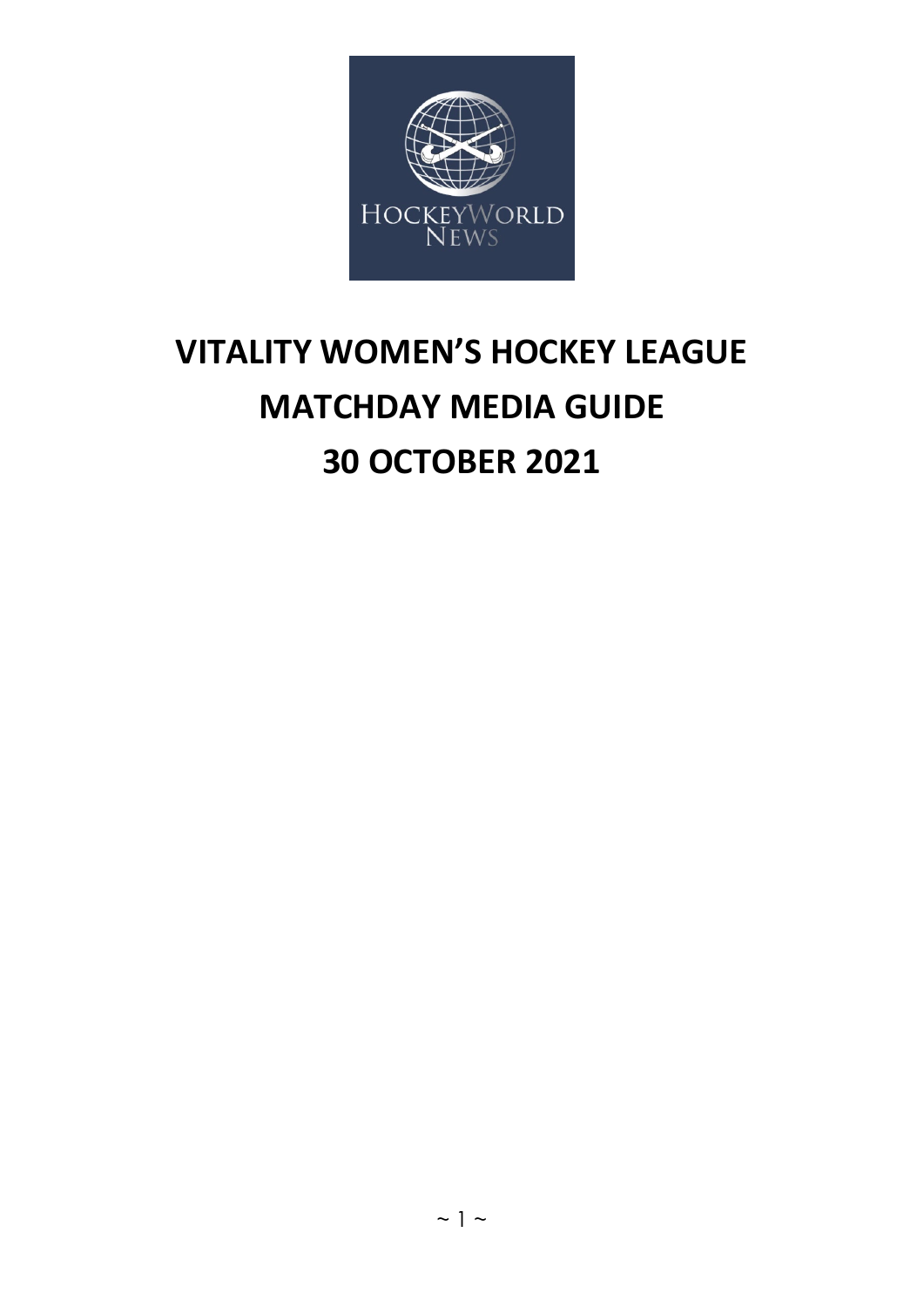# HAMPSTEAD & W EXTEND THEIR LEAD TO 8 POINTS

Hampstead & Westminster extended their lead at the top of the Vitality Women's Hockey League Premier Division to eight points as they kept their one hundred per cent record with a 3-0 home win over Holcombe at Paddington Recreation Ground.

Lucy Hyams' hat-trick consisting of open play goals in the  $5<sup>th</sup>$  and  $41<sup>st</sup>$  minutes and a  $54<sup>th</sup>$  minute penalty corner conversion secured Hampstead's sixth win of the season and their fourth Premier Division victory over Holcombe in as many meetings.

Surbiton and Wimbledon lost ground as their first ever league meeting ended 1-1, a result which will help neither team's cause. Fiona Crackles gave Wimbledon a 21<sup>st</sup> minute lead from a penalty corner, with Darcy Bourne responding in the same manner in the 55<sup>th</sup> minute under the Sugden Road floodlights.

East Grinstead can close to within three points of Hampstead if they win both their games in hand and after a bye week, they beat Swansea 4-1 at Saint Hill where again, both teams met for the first time. Chloe Palmer put East Grinstead ahead from a third minute penalty corner with Ellie Rayer scoring twice from open play in the 8<sup>th</sup> and 14<sup>th</sup> minutes to leave Swansea trailing 3-0 at the end of the first quarter.

Autumn Bowden added East Grinstead's fourth goal with nine minutes remaining, again from open play, with Swansea's consolation goal coming from the penalty spot in the 68<sup>th</sup> minute courtesy of Jess Roe.

Clifton Robinsons took advantage of Buckingham's bye week to move up into fifth after prevailing 5-4 against Loughborough Students at Coombe Dingle.

Clifton seemed to be cruising shortly after half time when they led 4-0, Tilly Edwards having opened the scoring in the 9<sup>th</sup> minute, Clemmie Houlden doubling the lead in the 15<sup>th</sup> and Catherine Macaulay adding a third in the 25<sup>th</sup> minute, all three goals coming from open play. Abi Porter converted a penalty corner in the  $37<sup>th</sup>$  minute to make the score 4-0, before Loughborough Students mounted a comeback, starting with Alice Rolfe's 41<sup>st</sup> minute open play effort.

Maddie Goodman and Iona Campbell brought Loughborough back to 4-3 with penalty corners in the 49<sup>th</sup> and 58<sup>th</sup> minutes, only for Claire Jones to respond for Clifton from open play in the 59<sup>th</sup> minute. Kirby Harris scored from open play with eight minutes left, but Clifton held on for their second 5-4 home win in three seasons, having beaten Hampstead & Westminster by the same score in October 2019.

The Midlands derby between the University of Birmingham and Beeston ended in a 2-2 draw. Beeston led twice through Lucy Millington's  $12<sup>th</sup>$  minute penalty corner and Alice Huddlestone's  $47<sup>th</sup>$  minute open play goal, but Millie Attwell equalised first from open play in the  $39<sup>th</sup>$  minute with Becky Manton salvaging a point thanks to a 61<sup>st</sup> minute penalty corner conversion.

# LOUGHBOROUGH HOPING TO STEM HAMPSTEAD TIDE

Hampstead & Westminster will aim for their seventh league win of the season and eighth in succession overall when they travel to Loughborough Students on Saturday. Hampstead won 1-0 on their last visit to Leicestershire in October 2019, but were stunned in October 2020 when Loughborough won 4-2 at Bisham Abbey after Hampstead's home game was switched away from Paddington Recreation Ground.

Both teams were promoted to the Premier Division via the Promotion Tournament in 2018-19, Hampstead again winning 1-0. Loughborough were 4-0 down at Clifton Robinsons last weekend before just missing out 5-4 and in spite of having a game in hand after their home game v Wimbledon was postponed earlier in the season, will need to start winning soon if they are going to finish in the top six at the halfway point of the season.

East Grinstead can close to within three points of Hampstead if they win both their games in hand and make the journey to Kent to play Holcombe. Holcombe have struggled this season with only two home draws against Clifton Robinsons and the University of Birmingham to show from their first six games and will face a tough task against an in form East Grinstead team.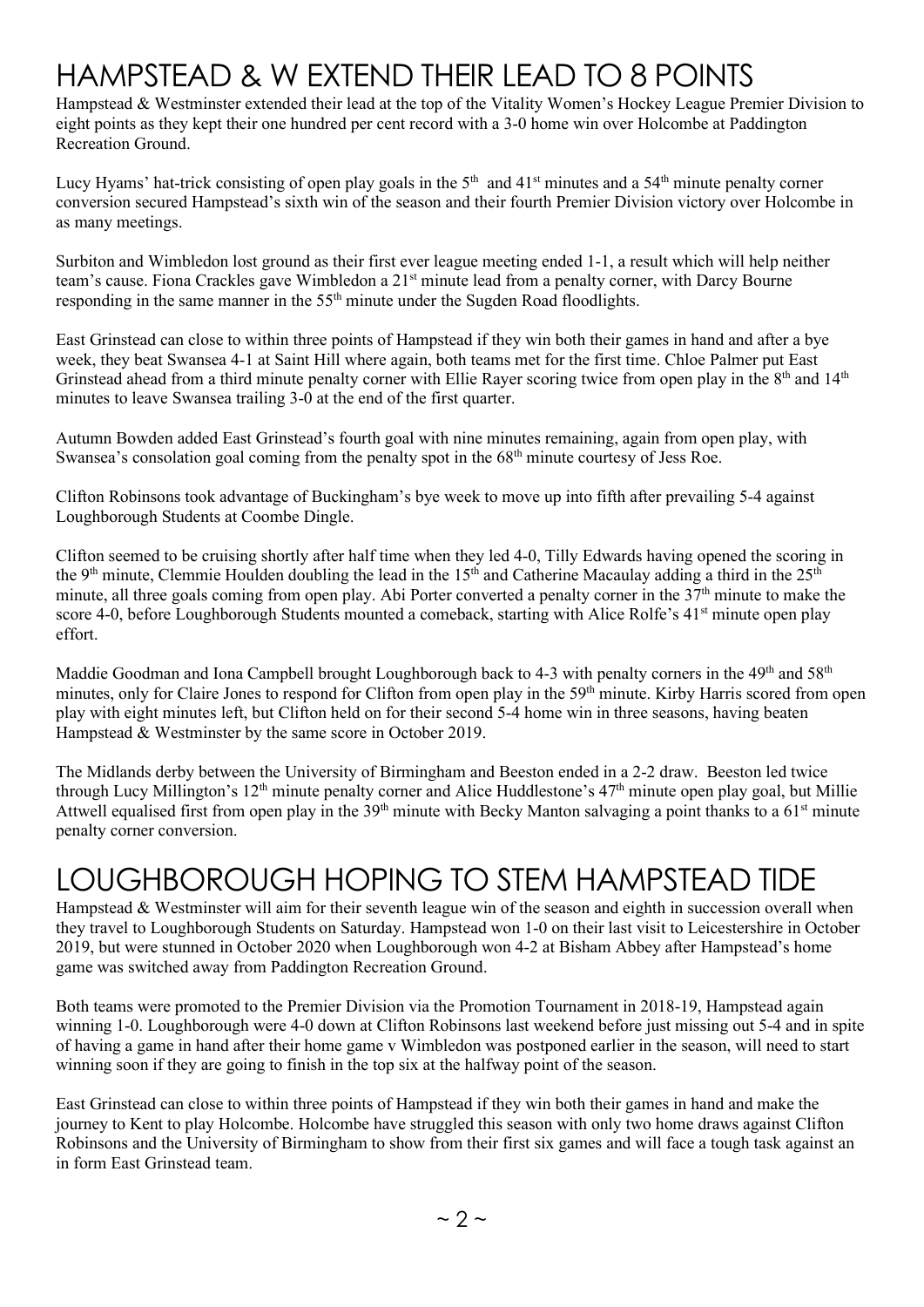Since East Grinstead and Holcombe first met at Holcombe Park in 2015, the fixture has been won alternately by Holcombe and East Grinstead, with East Grinstead on course to win in 2021-22 after Holcombe won 1-0 last time.

Wimbledon are currently second, a point ahead of East Grinstead but having played a game more and host the University of Birmingham. Birmingham lost 2-0 at Wimbledon in October 2020, for the first time since the teams met in the old Division One back in the 2005-06 season and both matches ended in a 2-2 draw. Birmingham are on the fringe of the top six and are battling with both Buckingham and Beeston, who they drew 2-2 with last weekend.

Beeston host Buckingham in Nottingham with both teams targeting a top six finish. Historically, the away team has been more successful with Buckingham winning two of the last three meetings in the East Midlands, although Beeston won 2-1 in October 2019. In the reverse fixture, Beeston have won twice at Buckingham with one match drawn.

Wimbledon's game with Surbiton last week was the first time that the teams had met in league competition and Surbiton and Swansea also meet for the first time ever in Wales. Surbiton have lost ground by drawing three of their five games, whilst Swansea, having started the season with a 1-1 home draw with Buckingham, have lost their last four games, but have scored in each match.

## THE HOCKEY WORLD NEWS MEDIA GUIDE IS BACK!

Welcome to this week's edition of the Hockey World News Media Guide covering the Vitality Women's Hockey League for the 2021-22 season. The Hockey World News website can be found at<https://hockeywrldnws.com/>

The Vitality website can be found at<https://www.vitality.co.uk/>

I have now received the official goalscorer data for 18 September, which is included elsewhere in this week's Media Guide. Data for Early/ Late goals for each team  $(1<sup>st</sup>$  to  $10<sup>th</sup>$  and  $61<sup>st</sup>$  to  $70<sup>th</sup>$  minutes) is back and a list of scorers with method will appear next week.

England Hockey have introduced a website where certain data regarding fixtures and possibly league tables can be found whilst the problems with GMS continue.<https://matches.englandhockey.co.uk/>

For the latest player movement information, go to [https://www.thehockeypaper.co.uk/articles/2021/06/29/england](https://www.thehockeypaper.co.uk/articles/2021/06/29/england-hockey-premier-division-transfers-2021-22-latest-ins-and-outs)[hockey-premier-division-transfers-2021-22-latest-ins-and-outs](https://www.thehockeypaper.co.uk/articles/2021/06/29/england-hockey-premier-division-transfers-2021-22-latest-ins-and-outs)

On the Matchday Notes pages, I am now listing details of both teams' home games, with a maximum of five games at each venue, unless it is practicable to list every meeting.

I've started to try and piece together various national league tables and Premier Division club squads from various sources.

As usual, please bear in mind that this media guide is a one person compilation, so if you find any errors, please let me know, but remember that there is very little scope for double checking content compared with a dedicated media team and current circumstances are making data compilation more difficult than in previous seasons.

The design of the media guide is something which will also be looked at during the season, but the current priority is to try and share as much information as possible.

**Colin Pike, Editor** – Tel: 07929 529279. Email: [colin.pike@btinternet.com](mailto:colin.pike@btinternet.com)

# DON'T FORGET TO PUT THE CLOCKS BACK!

British Summer Time ends at 0200 on Sunday 31 October.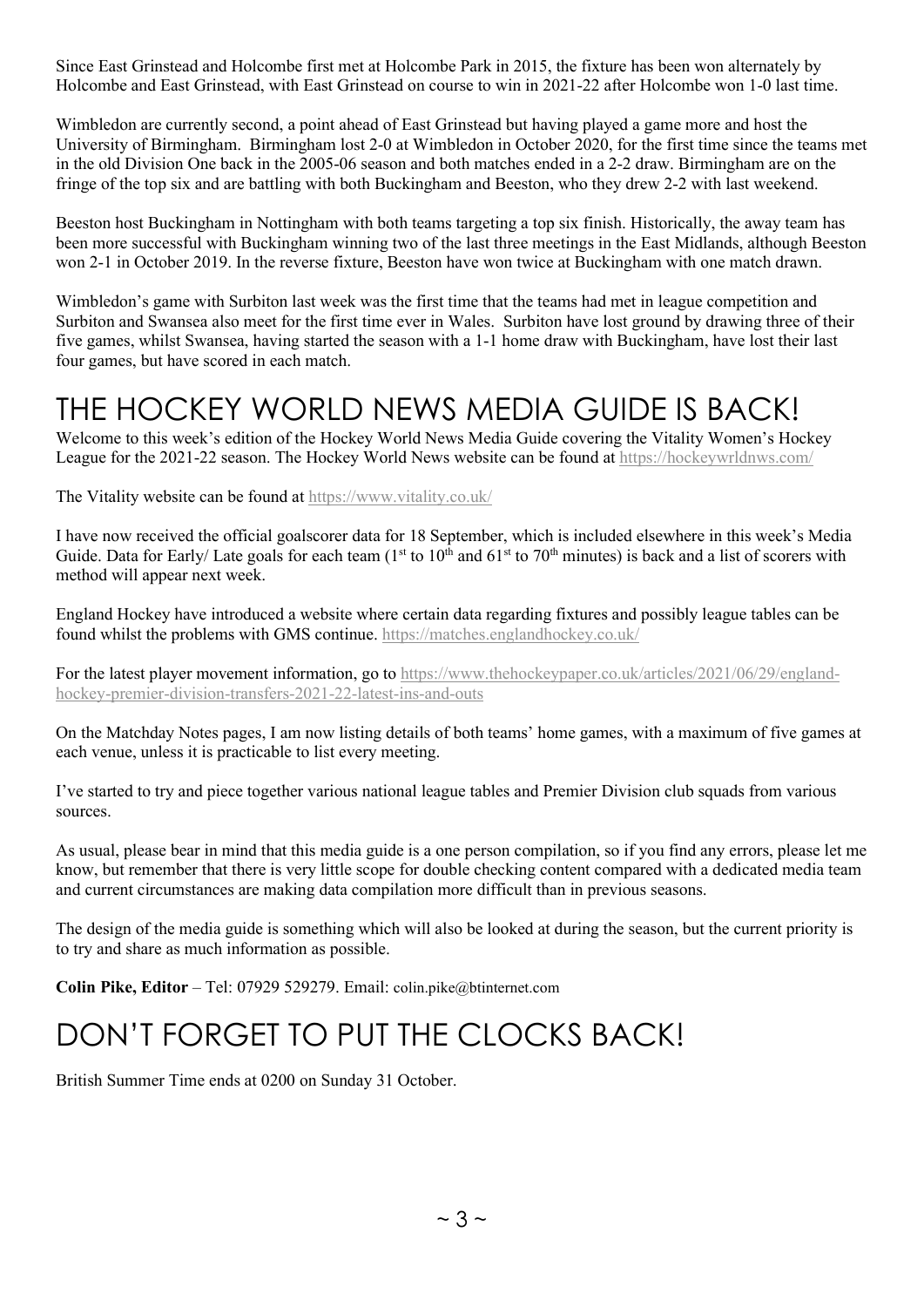|                                    |                |                |                        | Vitality Women's Hockey League Premier Division - 23 October 2021 |
|------------------------------------|----------------|----------------|------------------------|-------------------------------------------------------------------|
| <b>Clifton Robinsons</b>           | 5              |                | 4                      | <b>Loughborough Students</b>                                      |
| Tilly Edwards 9-F                  | (3)            | HT             | (0)                    | Alice Rolfe 41-F                                                  |
| Clemmie Houlden 15-F               |                |                |                        | Maddie Goodman 49-PC                                              |
| Catherine Macaulay 25-F            |                |                |                        | Iona Campbell 58-PC                                               |
| Abi Porter 37-PC                   |                |                |                        | Kirby Harris 62-F                                                 |
| Claire Jones 59-F                  |                |                |                        |                                                                   |
|                                    |                |                |                        |                                                                   |
| Match Official: Colin Crayford     |                |                |                        | Umpires: Rob Jenkins and Elysee Enness-Laporte                    |
|                                    |                |                |                        |                                                                   |
| <b>East Grinstead</b>              | 4              | $\blacksquare$ | 1                      | <b>Swansea</b>                                                    |
| Chloe Palmer 3-PC                  | (3)            | HT             | (0)                    | Jess Roe 68-PS                                                    |
| Ellie Rayer 8-F, 14-F              |                |                |                        |                                                                   |
| Autumn Bowden 61-F                 |                |                |                        |                                                                   |
|                                    |                |                |                        |                                                                   |
| Match Official: Gill Collins       |                |                |                        | <b>Umpires: Neil Smith and Rebecca Woodcock</b>                   |
|                                    | 3              | ä,             | 0                      | Holcombe                                                          |
| <b>Hampstead &amp; Westminster</b> | (1)            | HT             | (0)                    |                                                                   |
| Lucy Hyams 5-F, 41-F, 54-PC        |                |                |                        |                                                                   |
| Match Official: James Boylan       |                |                |                        | Umpires: Karen Fynn and Clare White                               |
|                                    |                |                |                        |                                                                   |
| <b>Surbiton</b>                    | 1              | $\blacksquare$ | 1                      | Wimbledon                                                         |
| Darcy Bourne 55-PC                 | (0)            | HT             | (1)                    | Fiona Crackles 21-PC                                              |
|                                    |                |                |                        |                                                                   |
| Match Official: Stephen Mason      |                |                |                        | <b>Umpires: David Howell and Rachel Williams</b>                  |
|                                    |                |                |                        |                                                                   |
| <b>University of Birmingham</b>    | $\overline{2}$ | $\blacksquare$ | $\overline{2}$         | <b>Beeston</b>                                                    |
| Millie Attwell 39-F                | (0)            | HT             | (1)                    | Lucy Millington 12-PC                                             |
| Becky Manton 61-PC                 |                |                |                        | Alice Huddlestone 47-F                                            |
|                                    |                |                |                        |                                                                   |
| Match Official: Jane Rickey        |                |                |                        | Umpires: Stephen Cox and Jane Hallett                             |
|                                    |                |                |                        |                                                                   |
|                                    |                |                | <b>Bye: Buckingham</b> |                                                                   |

The scorers, goal times and method for the matches played on 18 September 2021 (Week 1) are now listed on the next page.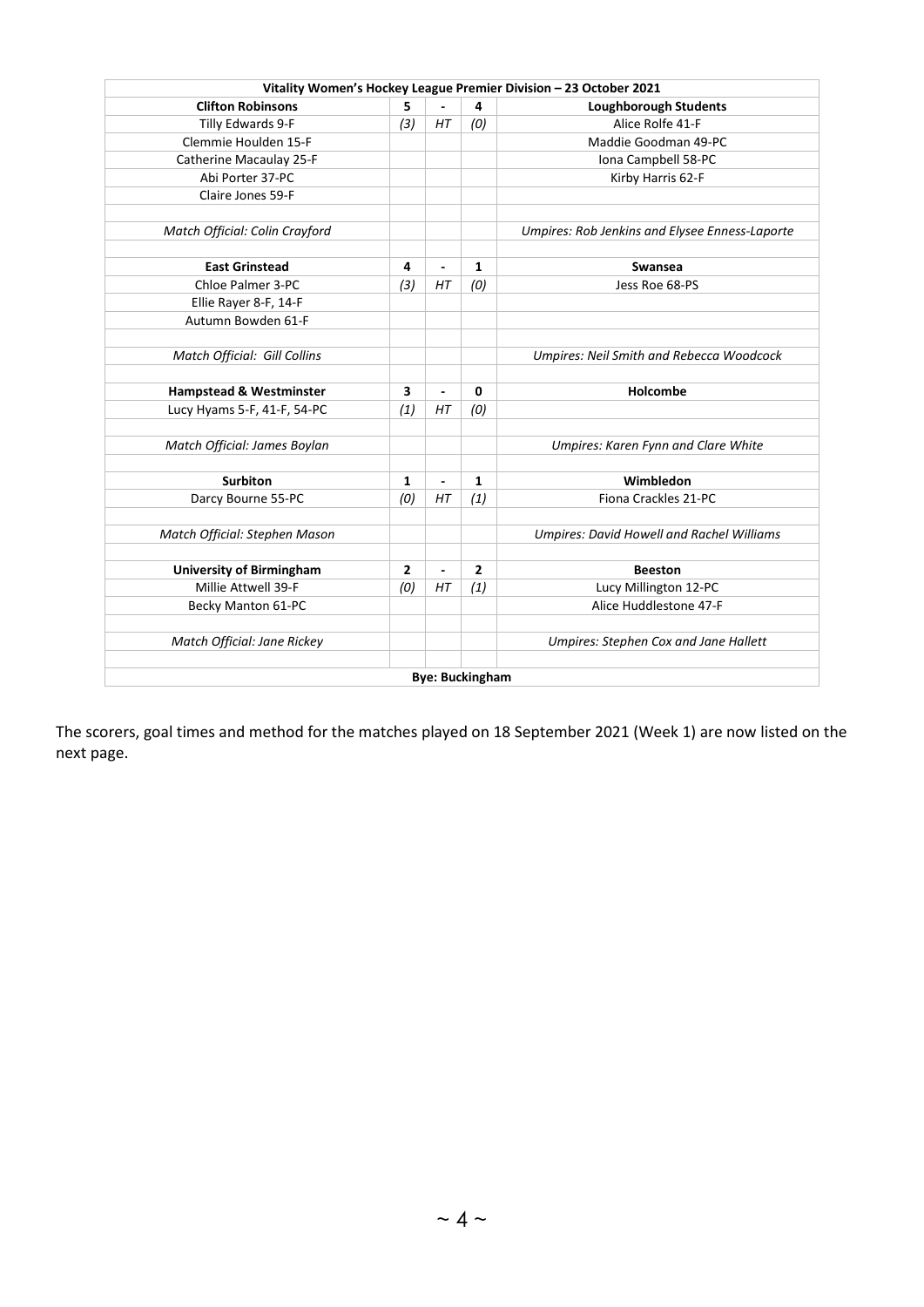|                                     |                |                          |              | Vitality Women's Hockey League Premier Division - 18 September 2021 |
|-------------------------------------|----------------|--------------------------|--------------|---------------------------------------------------------------------|
| <b>Beeston</b>                      | 2              |                          | $\mathbf{1}$ | Holcombe                                                            |
| Nadia Benallal 16-F                 | (1)            | HT                       | (1)          | <b>Candice Manuel 9-F</b>                                           |
| Lucy Millington 69-PS               |                |                          |              |                                                                     |
|                                     |                |                          |              |                                                                     |
| Match Official: Christine O'Donovan |                |                          |              | Umpires: Rob Jenkins and Gill Lord                                  |
|                                     |                |                          |              |                                                                     |
| <b>Clifton Robinsons</b>            | $\overline{2}$ | ٠                        | 2            | <b>Surbiton</b>                                                     |
| Catherine Macaulay 21-F, 34-PC      | (2)            | HT                       | (1)          | Alice Wills 6-F                                                     |
|                                     |                |                          |              | Eloise Stenner 38-F                                                 |
|                                     |                |                          |              |                                                                     |
| Match Official: Jane Rickey         |                |                          |              | Umpires: Gemma Jones and Helen Sargeant                             |
|                                     |                |                          |              |                                                                     |
| <b>East Grinstead</b>               | 4              | $\overline{a}$           | 1            | <b>Loughborough Students</b>                                        |
| Sophie Bray 15-F, 27-F              | (2)            | HT                       | (0)          | Lorna Mackenzie 66-PC                                               |
| Autumn Bowden 38-F                  |                |                          |              |                                                                     |
| Ellie Rayer 41-PS                   |                |                          |              |                                                                     |
|                                     |                |                          |              |                                                                     |
| <b>Match Official: Tony Sharp</b>   |                |                          |              | <b>Umpires: David Howell and Jane Hallett</b>                       |
|                                     |                |                          |              |                                                                     |
| Swansea                             | 1              | $\overline{\phantom{a}}$ | 1            | <b>Buckingham</b>                                                   |
| Jess Roe 11-PC                      | (1)            | HT                       | (0)          | Natasha James 50-PC                                                 |
|                                     |                |                          |              |                                                                     |
| Match Official: Lesley Bayne        |                |                          |              | Umpires: Stephen Cox and Karen Fynn                                 |
|                                     |                |                          |              |                                                                     |
| Wimbledon                           | 1              | $\blacksquare$           | 3            | <b>Hampstead &amp; Westminster</b>                                  |
| Sarah Jones 13-PC                   | (1)            | HT                       | (1)          | Sarah Robertson 8-F                                                 |
|                                     |                |                          |              | Lauren Turner 45-F                                                  |
|                                     |                |                          |              | Esme Burge 58-PC                                                    |
|                                     |                |                          |              |                                                                     |
| Match Official: James Boylan        |                |                          |              | <b>Umpires: Clare White and Rachel Williams</b>                     |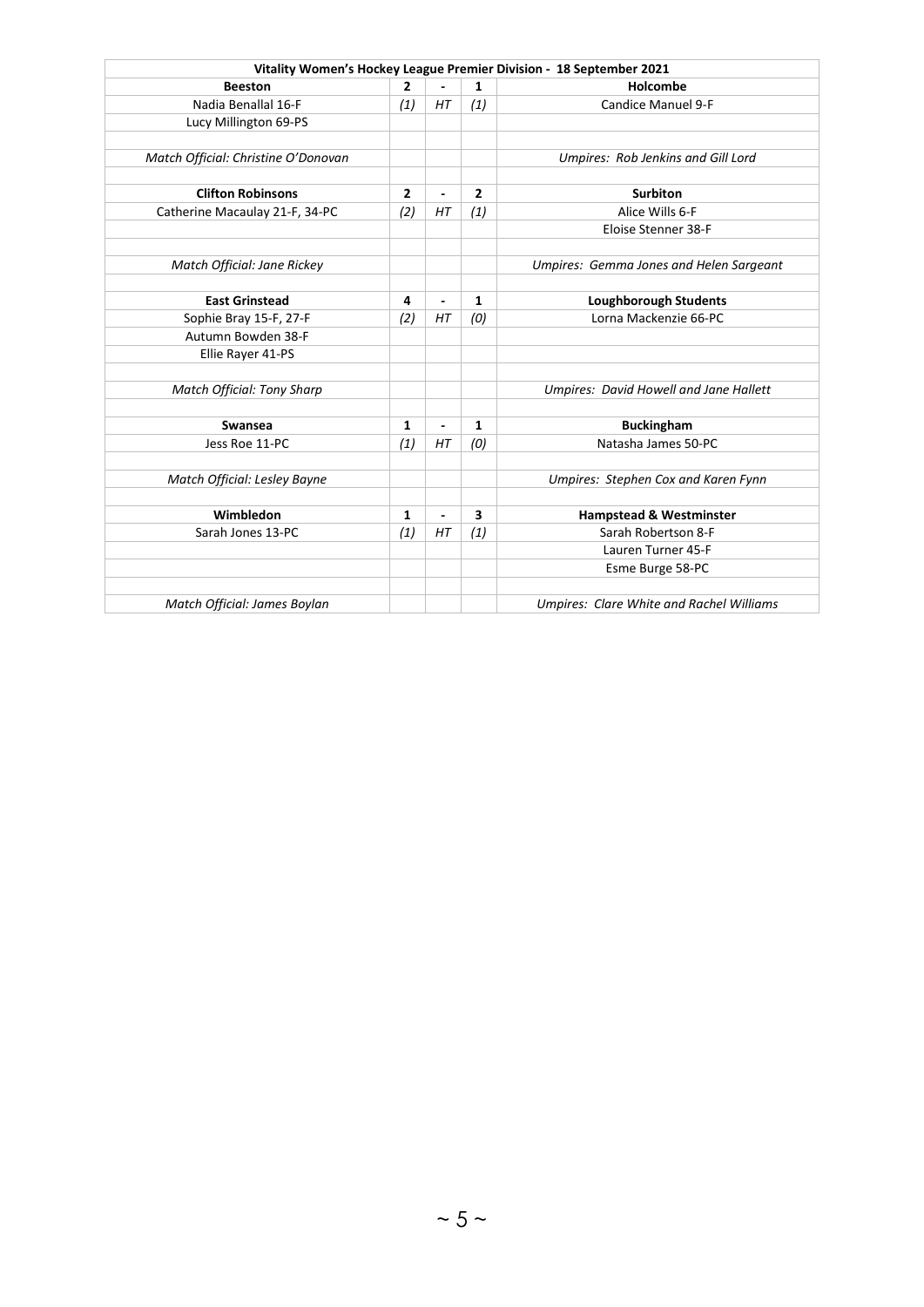## MATCHDAY NOTES Beeston v Buckingham Nottingham Hockey Centre - 1400

#### **All Premier Division meetings at Beeston:**

19 Oct 2019 – Beeston 2 (Sian Emslie, Becky Malyon) Buckingham 1 (Kitty Higgins)

9 Mar 2019 – Beeston 1 (Rosy Stephens) Buckingham 2 (Lottie Porter, Natasha James)

21 Feb 2015 – Beeston 0 Buckingham 1 (Leanne Grimsley)

Beeston have played Buckingham on three previous occasions in Nottingham, but have only won once, the last time they met in the East Midlands after Buckingham won the first two encounter.

#### **All Premier Division meetings at Buckingham:**

29 Feb 2020 – Buckingham 0 Beeston 1 (Courtney Schonell)

21 Oct 2018 – Buckingham 1 (Phoebe Richards) Beeston 2 (Alice Huddlestone, Caroline Hulme)

16 Nov 2014 – Buckingham 2 (Jessica Bloom (2)) Beeston 2 (Phoebe Willars, Erica Sanders)

Beeston have had better luck at Stowe School, winning on their last two visits after a 2-2 draw back in 2014-15.

#### **Promotion Tournament at Reading:**

14 Apr 2012 – Buckingham 1 (Beth Stainsby) Beeston 1 (Hannah Wraith) *Buckingham were Conference West champions; Beeston were Conference North champions; Slough and Surbiton finished 1st and 2nd*

20 Apr 2013 – Beeston 3 (Nikki Ward, Sophie Robinson, Meg Byas) Buckingham 0 *Buckingham were Conference West champions; Beeston were Conference North champions; Beeston and Olton & West Warwicks finished 1st and 2nd*

Beeston have also met Buckingham twice in the Promotion Tournament at Sonning Lane, Reading. Buckingham should have been promoted in 2011-12, but their draw against Beeston allowed Surbiton to win promotion on four points and a better goal difference after they beat Beeston 5-2 the following day. It was Beeston's turn to win promotion in 2012-13, a 3-0 win over Buckingham setting the scene for them to finish first, with Olton & West Warwicks maintaining their Premier Division status by finishing second.

**Beeston (DLLLW)**<br>23 Oct – University of Birmingham (A) D 2-2 1 16 Oct – Hampstead & We 16 Oct – Wimbledon (A) L 0-6 9 Oct – Surbiton (A) D 2-2 9 Oct – East Grinstead (H) L 1-2 2 Oct – Loughborough Students (H) W 1-0 25 Sep – Surbiton (A) L 0-2 25 Sep – Clifton Robinsons (H) D 1-1 18 Sep – Holcombe (H) W 2-1 18 Sep – Swansea (A) D 1-1

#### **Form Guide:**

16 Oct – Hampstead & Westminster (H) L 3-4

**Scorers:**

IO DAY 3, NATASHA JAMES 3 Abbie Brant 1, Lauren Thomas 1

**Beeston (5) Buckingham (8)** Nadia Benallal 1, Alice Huddlestone 1, Sophie Robinson 1.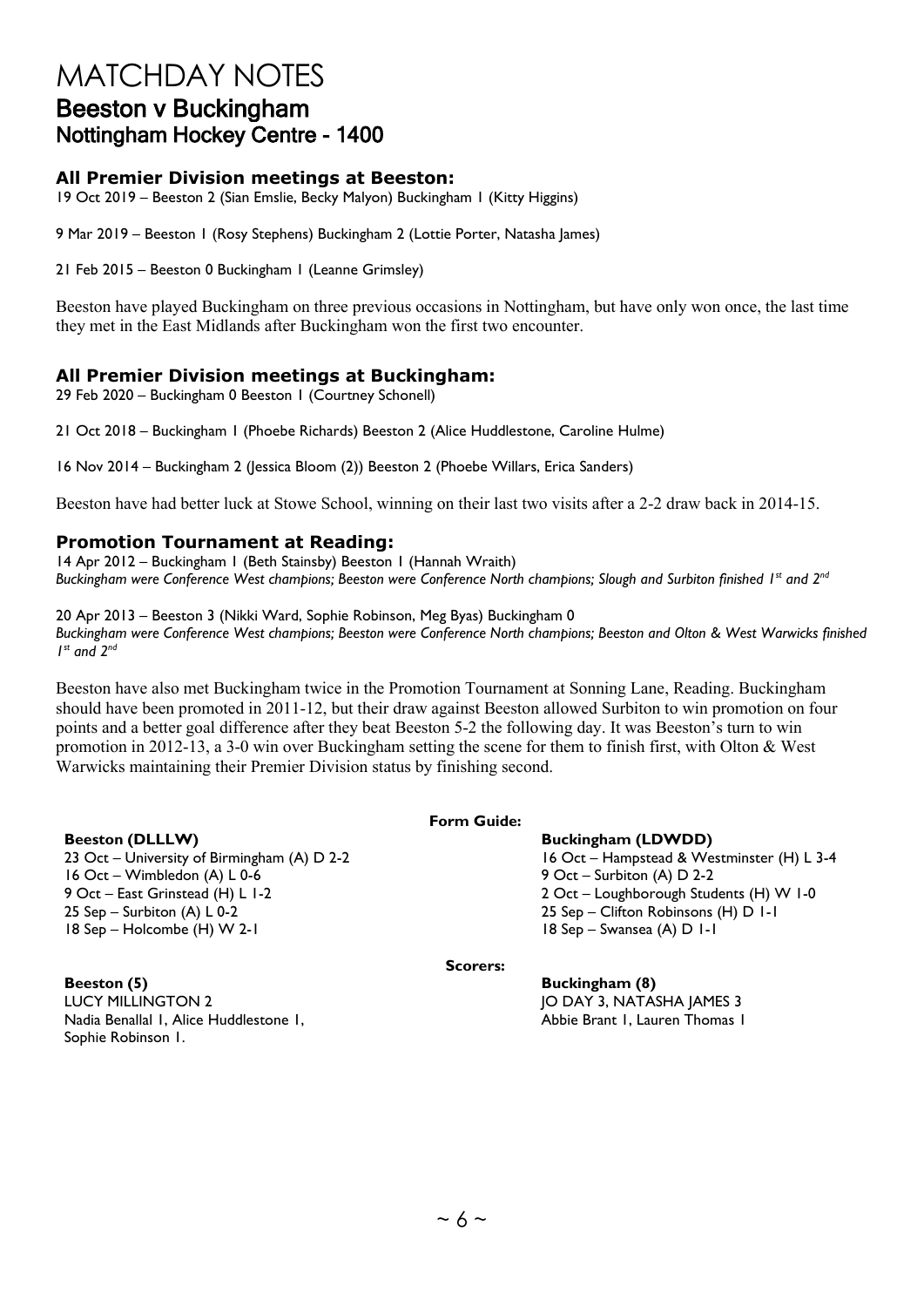## MATCHDAY NOTES Holcombe v East Grinstead Holcombe Park - 1400

#### **All Premier Division meetings at Holcombe:**

14 Sep 2019 – Holcombe 1 (Lorna-Jane Cruickshank) East Grinstead 0

21 Oct 2018 – Holcombe 1 (Jo Westwood) East Grinstead 2 (Jess Denniff, Rosario Villagra)

10 Feb 2018 – Holcombe 1 Jo Westwood) East Grinstead 0

15 Oct 2016 – Holcombe 0 East Grinstead 1 (Zoe Burrell)

17 Oct 2015 – Holcombe 2 (Lucy Wood (2)) East Grinstead 1(Zoe Burrell)

Meetings at Holcombe have been won alternately by Holcombe and East Grinstead. If the pattern continues, this season's game will be won by East Grinstead…

*Conference East:*

26 Oct 2013 – Holcombe 0 East Grinstead 2 (Heather Batten (2))

#### **All Premier Division meetings at East Grinstead:**

7 Dec 2019 – East Grinstead 4 (Ellie Rayer, Sophie Bray (3)) Holcombe 0

9 Feb 2019 – East Grinstead 1 (Sophie Bray) Holcombe 2 (Leah Wilkinson (2))

23 Sep 2017 – East Grinstead 0 Holcombe 0

26 Feb 2017 – East Grinstead 2 (Emma Lee-Smith, Lucy Bairner) Holcombe 3 (Quanita Bobbs, Leah Wilkinson, Lucy Wood)

20 Feb 2016 – East Grinstead 4 (Pippa Chapman, Josephine Blunt, Alice Pyrgos, Takara Haines) Holcombe 1 (Nicola White)

At Saint Hill, the only Premier Division draw between Holcombe and East Grinstead occurred in 2017 when the teams drew 0-0. Otherwise, both teams have won twice with East Grinstead's margin of victory pretty clear cut with 4-0 and 4-1 wins.

*Conference East:* 8 Mar 2014 – East Grinstead 0 Holcombe 3 (Megan Frazer (2), Laura Unsworth)

#### **VWHL Championships at Lee Valley:**

22 Apr 2017 –Semi-Final - East Grinstead 1 (Bridget Blackwood) Holcombe 2 (Emily Beeney, Leah Wilkinson) 28 Apr 2018 – Semi-Final – Holcombe 2 (Jo Westwood, Ellie Watton) East Grinstead 1 (Georgie Blackwood)

#### **Form Guide:**

**Holcombe (LLDLDL) East Grinstead (WWLW)** 23 Oct – Hampstead & Westminster (A) L 0-3 16 Oct – Loughborough Students (A) L 0-1 9 Oct – Beeston (A) W 2-1 9 Oct – Clifton Robinsons (H) D 1-1 2006 25 Sep – Hampstead & Westminster (A) L 2-3<br>29 Oct – Wimbledon (A) L 0-2 2 2006 2010 18 Sep – Loughborough Students (H) W 4-1 25 Sep – University of Birmingham (H) D 2-2 18 Sep – Beeston (A) L 1-2

18 Sep – Loughborough Students (H) W 4-1

**Scorers:**

**Holcombe (4) East Grinstead (12)** IZZY SHELLEY 2 SOPHIE BRAY 4, ELLIE RAYER 4 Becky Law I, Candice Manuel 1 Autumn Bowden 2, Chloe Palmer 2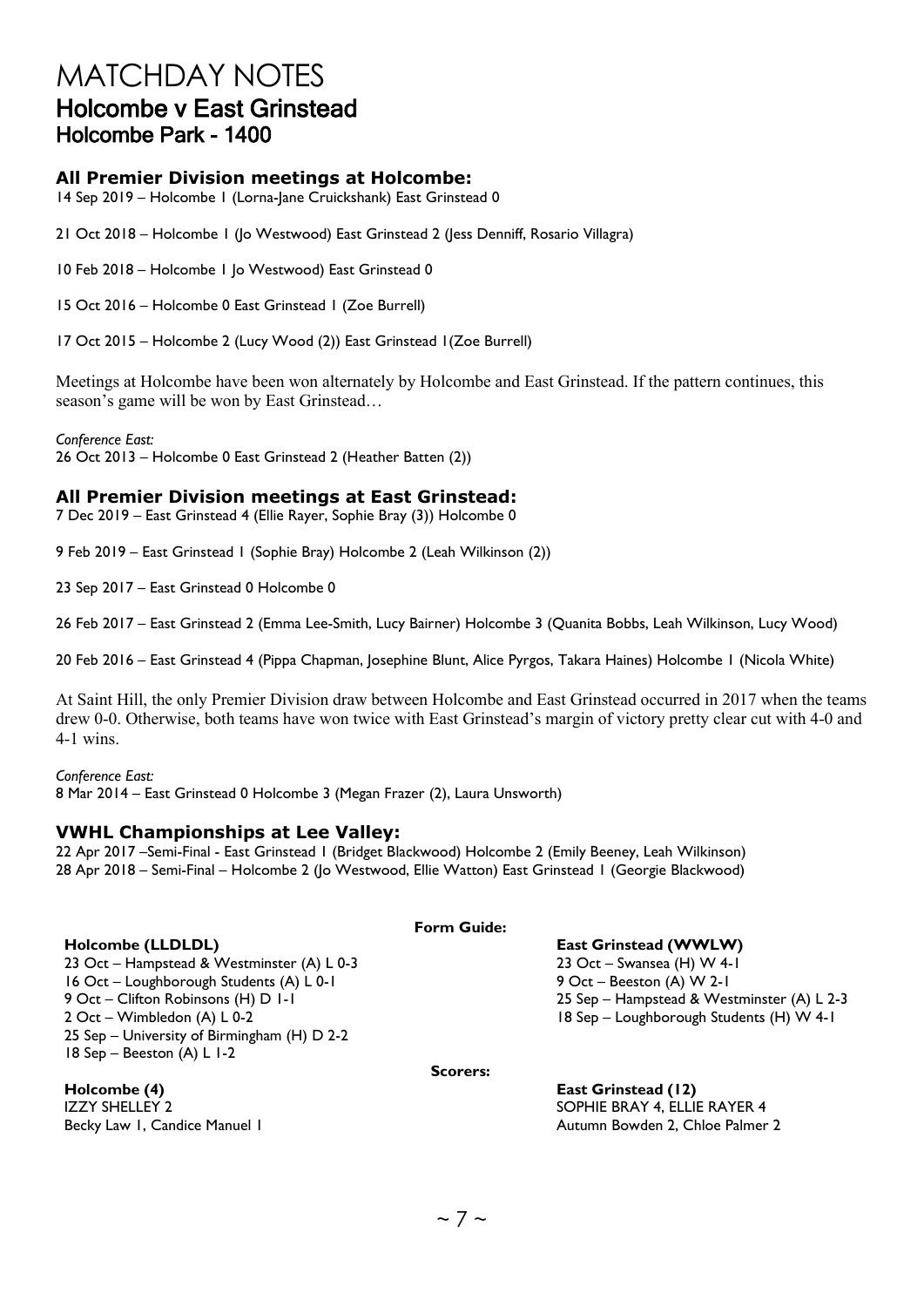## MATCHDAY NOTES Loughborough Students v Hampstead & Westminster Loughborough University - 1400

### **All Premier Division meetings at Loughborough Students**

19 Oct 2019 – Loughborough Students 0 Hampstead & Westminster 1 (Joyce Esser)

Having been promoted together via the 2018-19 Promotion Tournament, Hampstead went to Loughborough and repeated the scoreline by which they beat Loughborough in the tournament, in the Premier Division.

### **All Premier Division meetings at Hampstead & Westminster:**

3 Oct 2020 – Hampstead & Westminster 2 (Sarah Robertson, Emily Maguire) Loughborough Students 4 (Lucy Millington, Alice Rolfe, Izzy Petter, Jane Kilpatrick) *(Match played at Bisham Abbey)*

30 Nov 2019 – Hampstead & Westminster 3 (Lauren Turner, Lily Owsley, Jo Leigh) Loughborough Students 0

Hampstead completed the league double without conceding a goal in 2019-20, but were stunned when the 2020-21 fixture was moved to Bisham Abbey, Loughborough winning 4-2 to back up their improvement from 2019-20.

#### **Promotion Tournament at Lee Valley:**

13 Apr 2019 – Loughborough Students 0 Hampstead & Westminster 1 (Lucy Hyams) *Hampstead & Westminster, Loughborough Students and Slough all finished on six points. Hampstead and Loughborough finished first and second, Hampstead top on goals scored over Loughborough.*

The 2018-19 Promotion Tournament was the closest in the competition's history with the top three teams all finishing on six points. Slough, trying to maintain their Premier Division status, missed out with a four inferior goal difference compared with the top two. Hampstead finished top on goals scored: nine to Loughborough's eight, with both teams having a goal difference of plus 6.

23 Oct – Clifton Robinsons (A) L  $4-5$ 16 Oct – Holcombe (H) W 1-0 16 Oct – Buckingham (A) W 4-3<br>16 Oct – Buckingham (A) L 0-1 16 Oct – University of Birminghan

#### **Form Guide:**

**Loughborough Students (LWLL)**<br>
23 Oct – Clifton Robinsons (A) L 4-5<br>
23 Oct – Holcombe (H) W 3-0 9 Oct – University of Birmingham (H) W 1-0 18 Sep – East Grinstead (A) L 1-4 2 Oct – Clifton Robinsons (A) W 3-1 25 Sep – East Grinstead (H) W 3-2 18 Sep – Wimbledon (A) W 3-1

**Scorers:**

BETH ALEXANDER 1, IONA CAMPBELL 1, MADDIE GOODMAN 1, KIRBY HARRIS 1, LORNA MACKENZIE 1, ALICE ROLFE 1

**Loughborough Students (6) Hampstead & Westminster (17)**

LUCY HYAMS 5, LAUREN TURNER 5 Esme Burge 2, Holly Hunt 2, Sarah Robertson 2 Melanie Wilkinson 1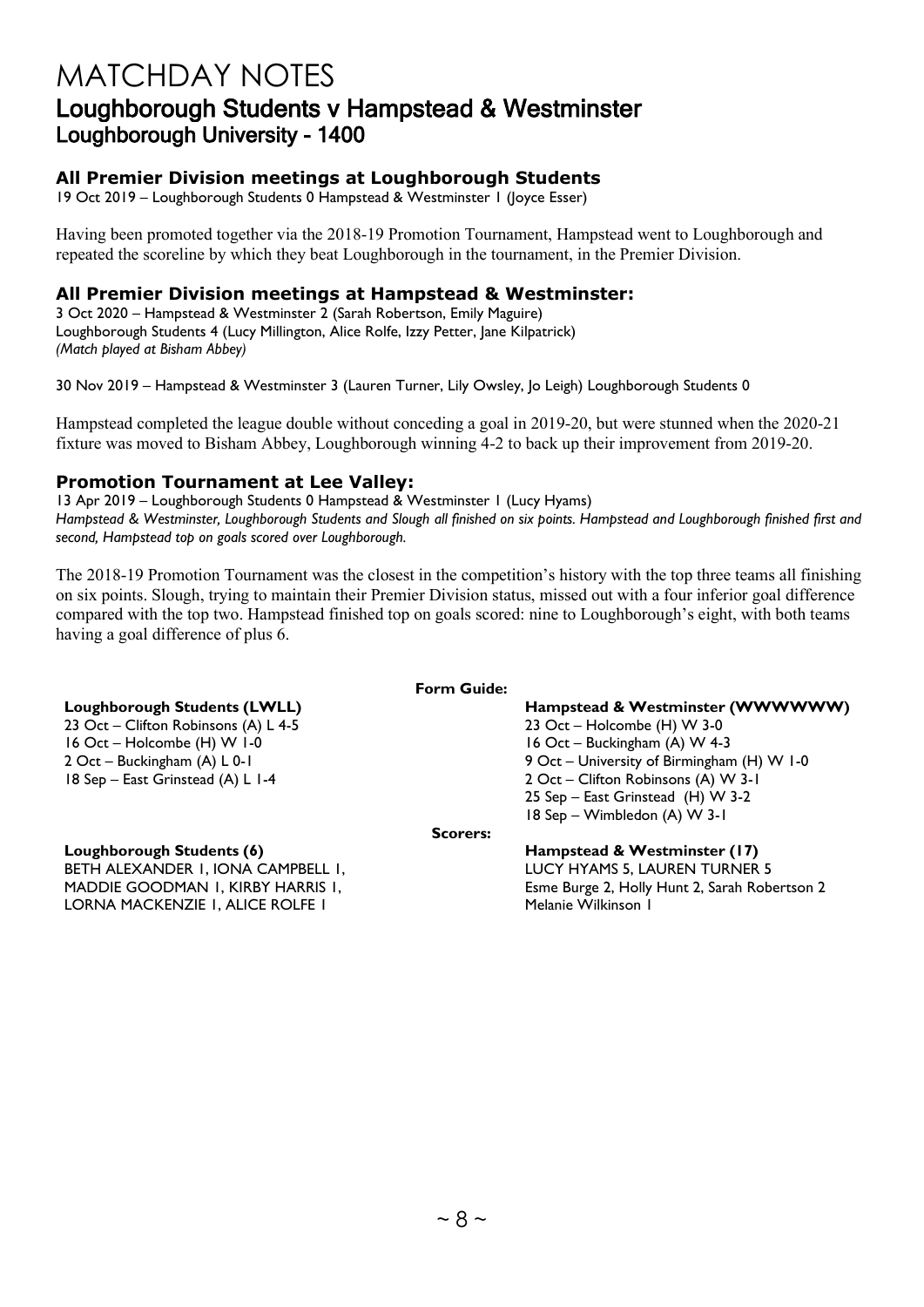## MATCHDAY NOTES Swansea v Surbiton King George V Playing Fields - 1400

### **First meeting**

For the second successive week, Surbiton make history as they play a team for the first time in their league history.

Swansea have been in the Conference West for most of their membership of the Vitality Women's Hockey League, but won promotion from Division One North (due to a geographic anomaly) in 2019-20 after season was halted a week early and a decision was taken to automatically promote the top teams in Division One North and South into an expanded 11 team Premier Division.

|                                                    | <b>Form Guide:</b> |                                                 |
|----------------------------------------------------|--------------------|-------------------------------------------------|
| Swansea (LLLLD)                                    |                    | <b>Surbiton (DWDWD)</b>                         |
| 23 Oct - East Grinstead (A) L 1-4                  |                    | 23 Oct - Wimbledon (H) D I-I                    |
| 16 Oct - Clifton Robinsons (H) L 1-2               |                    | 16 Oct - University of Birmingham (A) W 4-1     |
| 9 Oct - Wimbledon (H) L I-4                        |                    | 9 Oct – Buckingham (H) D 2-2                    |
| 2 Oct - University of Birmingham (A) L 2-4         |                    | 25 Sep - Beeston (H) W 2-0                      |
| 18 Sep - Buckingham (H) D 1-1                      |                    | 18 Sep - Clifton Robinsons (A) D 2-2            |
|                                                    | <b>Scorers:</b>    |                                                 |
| Swansea (6)                                        |                    | Surbiton (11)                                   |
| <b>JESS ROE 2</b>                                  |                    | ELOISE STENNER 3, SOPHIE HAMILTON 3             |
| Sarah Davies I, Jessica Lea I, Rebecca Treharne I, |                    | Darcy Bourne I, Maddie Long I, Georgie Twigg I, |
| Beth Wood I                                        |                    | Leah Wilkinson I, Alice Wills I                 |
|                                                    |                    |                                                 |

Statistical note: Surbiton have conceded three goals in the 21<sup>st</sup> minute this season. Fiona Crackles' opening goal for Wimbledon last Saturday followed on from Catherine Macaulay's equaliser for Clifton Robinsons on 18 September and Abbie Brant's opener for Buckingham on 9 October. And all three games ended in draws: Clifton Robinsons 2-2; Buckingham 2-2; Wimbledon 1-1.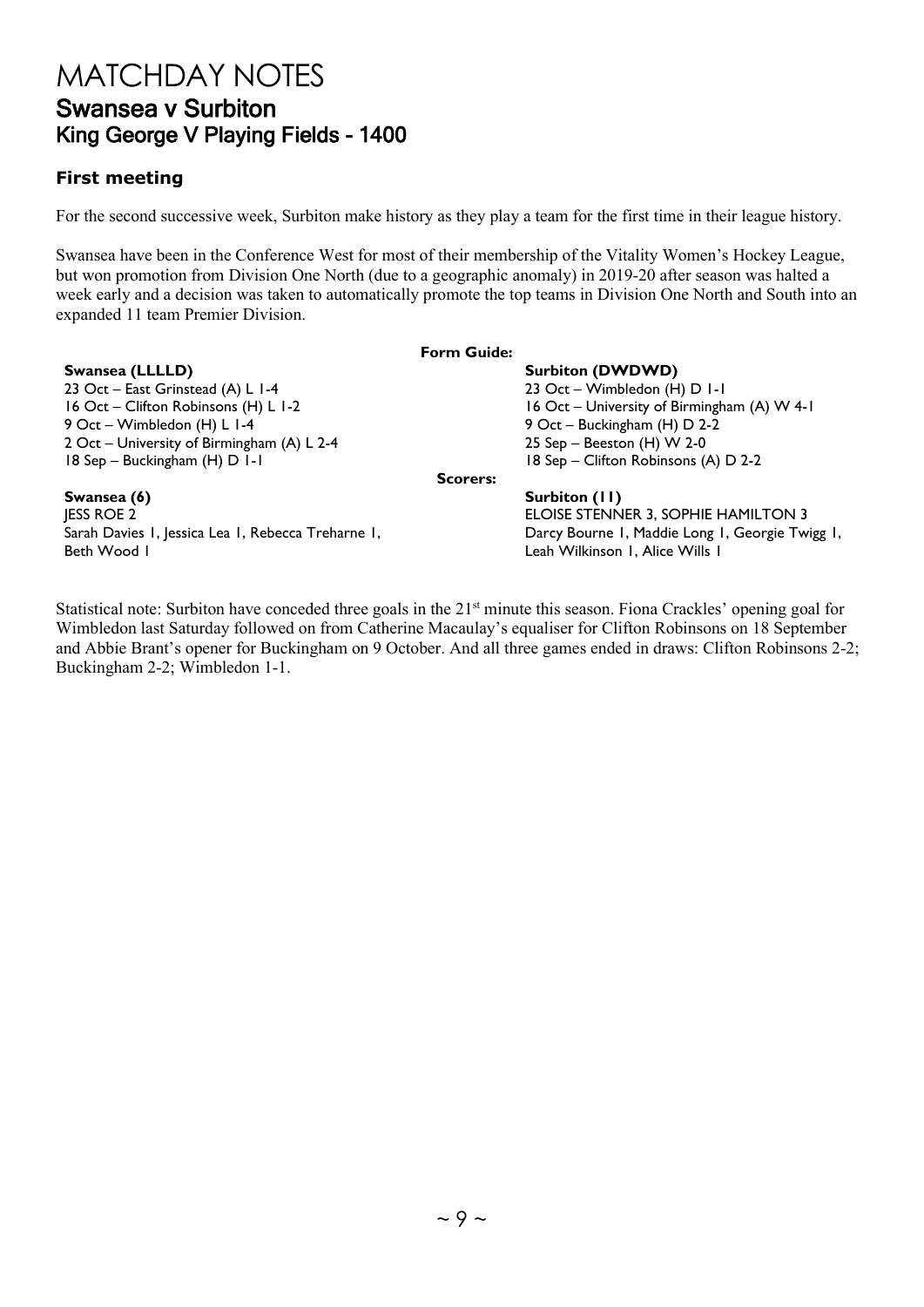## MATCHDAY NOTES Wimbledon v University of Birmingham Raynes Park High School – 1400

### **All Premier Division meetings at Wimbledon:**

17 Oct 2020 – Wimbledon 2 (Anna Toman, Lucy Holder) University of Birmingham 0

The only Premier Division meeting between the teams ended in a 2-0 home win for Wimbledon.

*Division One:* 29 Oct 2005 – Wimbledon 2 (Rachel Crisp, Sam Hill) University of Birmingham 2 (Jenny Farrow, Sara Scott)

*Premier 2:*  20 Nov 2004 – Wimbledon 1 (Sumari Usher) University of Birmingham 3 (Charley Hall (2), Laura Bainbridge)

Wimbledon and the University of Birmingham met twice in Division One and the shortlived Premier 2, with a draw and a Birmingham win.

### **All meetings at University of Birmingham:**

Fiona Crackles 1, Harriet Naismith 1, Suzy Petty 1,

Sarah-Jayne Thorburn 1

*Division One:* 25 Feb 2006 – University of Birmingham 2 (Hannah Buchan, Marie-Laure Rigg) Wimbledon 2 (Kelly Morgan (2))

*Premier 2:* 

9 Apr 2005 – University of Birmingham 1 (Rebecca Hevingham) Wimbledon 0

The same result occurred in the two matches played at the University of Birmingham, another 2-2 draw and this time a 1-0 home win for Birmingham.

|                                            | <b>Form Guide:</b> |                                           |
|--------------------------------------------|--------------------|-------------------------------------------|
| <b>Wimbledon (DWWWL)</b>                   |                    | University of Birmingham (DLLWD)          |
| 23 Oct – Surbiton (A) $D I-I$              |                    | 23 Oct - Beeston (H) $D$ 2-2              |
| 16 Oct – Beeston (H) W 6-0                 |                    | 16 Oct - Surbiton (H) L 1-4               |
| 9 Oct – Swansea (A) W 4-1                  |                    | 9 Oct - Hampstead & Westminster (A) L 0-1 |
| 2 Oct – Holcombe (H) W 2-0                 |                    | 2 Oct – Swansea (H) W 4-2                 |
| 18 Sep - Hampstead & Westminster (H) L 1-3 |                    | 25 Sep - Holcombe (A) D 2-2               |
|                                            | <b>Scorers:</b>    |                                           |
| Wimbledon (14)                             |                    | University of Birmingham (9)              |
| ELIZA BRETT 5                              |                    | <b>BECKY MANTON 3</b>                     |
| Sarah Jones 3                              |                    | Millie Attwell 2, Millie Giglio 2         |
| Lucy Holder 2                              |                    | Carter Ayars I, Lily Walker I             |

Statistcal note: Both of Millie Giglio's goals for the University of Birmingham were scored in the  $12<sup>th</sup>$  minute.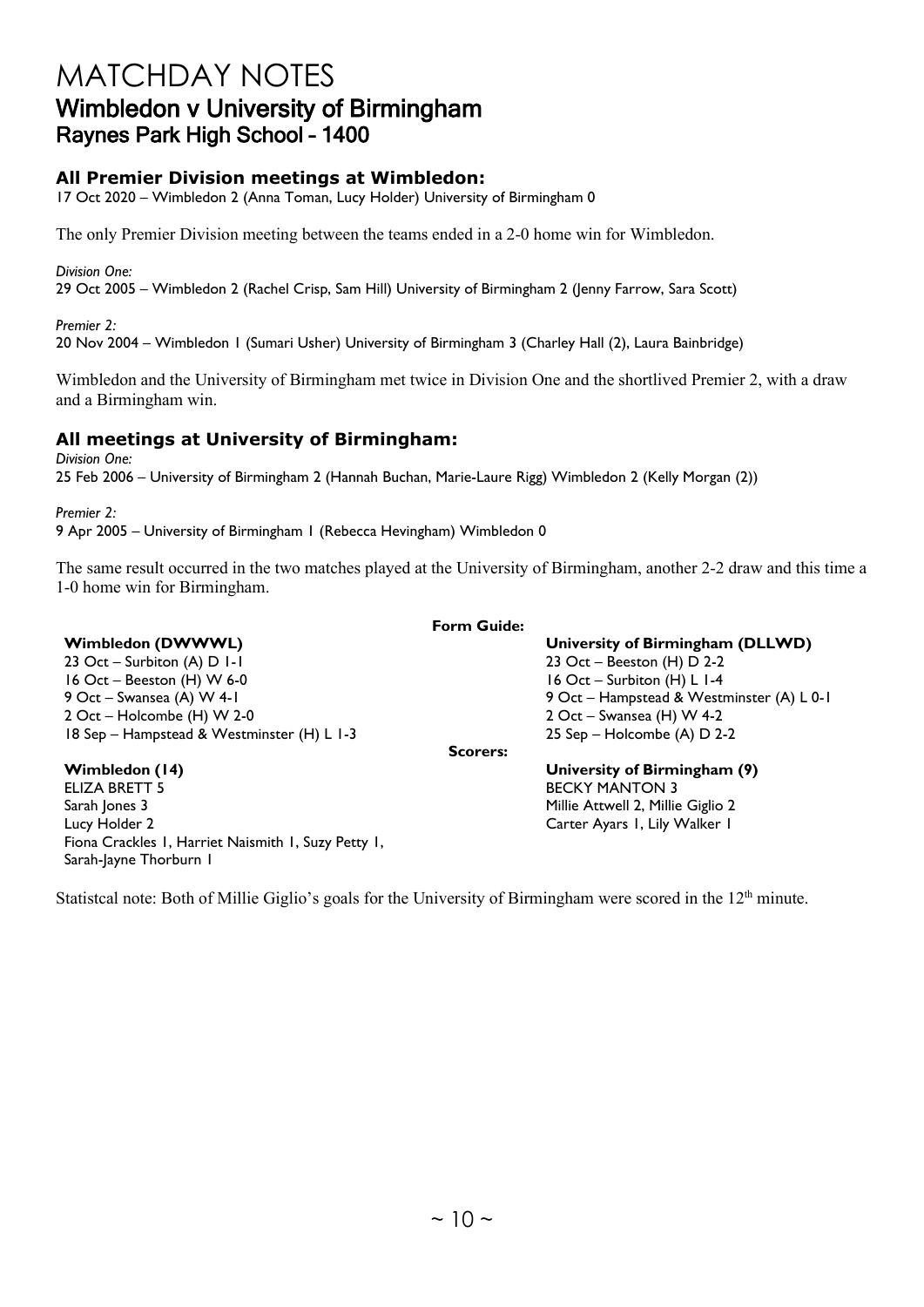| Premier Division - Phase 1         | <b>Bee</b>        | <b>Buc</b>       | <b>CR</b>         | EG               | H&W               | Hol               | LS.               | Sur               | Swa              | <b>UoB</b>        | <b>Wim</b>        | <b>Byes</b> |
|------------------------------------|-------------------|------------------|-------------------|------------------|-------------------|-------------------|-------------------|-------------------|------------------|-------------------|-------------------|-------------|
| <b>Beeston</b>                     |                   | 30 Oct           | 13 Nov            | $1 - 2$<br>9 Oct |                   | $2 - 1$<br>18 Sep | 27 Nov            |                   |                  |                   |                   | 2 Oct       |
| <b>Buckingham</b>                  |                   |                  | $1 - 1$<br>25 Sep | 20 Nov           | $3 - 4$<br>16 Oct | 6 Nov             | $1-0$<br>2 Oct    |                   |                  |                   |                   | 23 Oct      |
| <b>Clifton Robinsons</b>           |                   |                  |                   |                  | $1 - 3$<br>2 Oct  |                   | $5 - 4$<br>23 Oct | $2 - 2$<br>18 Sep |                  | 6 Nov             | 20 Nov            | 30 Oct      |
| <b>East Grinstead</b>              |                   |                  | 27 Nov            |                  |                   |                   | $4 - 1$<br>18 Sep | tbc"              | $4-1$<br>23 Oct  |                   | 6 Nov             | 16 Oct      |
| <b>Hampstead &amp; Westminster</b> | 6 Nov             |                  |                   | $3-2$<br>25 Sep  |                   | $3-0$<br>23 Oct   |                   |                   | 13 Nov           | $1-0$<br>9 Oct    |                   | 20 Nov      |
| Holcombe                           |                   |                  | $1 - 1$<br>9 Oct  | 30 Oct           |                   |                   |                   | 20 Nov            | 27 Nov           | $2 - 2$<br>25 Sep |                   | 13 Nov      |
| <b>Loughborough Students</b>       |                   |                  |                   |                  | 30 Oct            | $1-0$<br>16 Oct   |                   |                   | 6 Nov            | 20 Nov            |                   | 9 Oct       |
| <b>Surbiton</b>                    | $2 - 0$<br>25 Sep | $2 - 2$<br>9 Oct |                   |                  | 27 Nov            |                   | 13 Nov            |                   |                  |                   | $1 - 1$<br>23 Oct | 6 Nov       |
| Swansea                            | 20 Nov            | $1-1$<br>18 Sep  | $1 - 2$<br>16 Oct |                  |                   |                   |                   | 30 Oct            |                  |                   | $1 - 4$<br>9 Oct  | 25 Sep      |
| <b>University of Birmingham</b>    | $2 - 2$<br>23 Oct | 27 Nov           |                   | 13 Nov           |                   |                   |                   | $1 - 4$<br>16 Oct | $4 - 2$<br>2 Oct |                   |                   | 18 Sep      |
| Wimbledon                          | $6-0$<br>16 Oct   | 13 Nov           |                   |                  | $1 - 3$<br>18 Sep | $2 - 0$<br>2 Oct  | 7 Nov             |                   |                  | 30 Oct            |                   | 27 Nov      |

\*East Grinstead and Surbiton were both in Europe over the weekend of 2 October

|         | <b>PREMIER DIVISION RESULTS: 28</b> |                |                |         |           |         |               |         |   |  |  |  |  |
|---------|-------------------------------------|----------------|----------------|---------|-----------|---------|---------------|---------|---|--|--|--|--|
|         |                                     | Home Wins (13) |                |         | Draws (8) |         | Away Wins (7) |         |   |  |  |  |  |
| $1 - 0$ | 3                                   | $4 - 1$        | $\overline{2}$ | $0-0$   |           | $0 - 1$ |               | $1 - 4$ | 2 |  |  |  |  |
| $2 - 0$ | $\mathbf{2}$                        | $4-2$          | 1              | $1 - 1$ | 4         | $0 - 2$ |               | $2 - 4$ |   |  |  |  |  |
| $2 - 1$ | 1                                   | $4 - 3$        |                | $2 - 2$ |           | $1 - 2$ | 2             | $3 - 4$ |   |  |  |  |  |
| $3 - 0$ | 1                                   | $5-0$          |                | $3 - 3$ |           | $0 - 3$ |               | $0 - 5$ |   |  |  |  |  |
| $3 - 1$ |                                     | $5 - 4$        |                |         |           | $1 - 3$ | 2             | $1 - 5$ |   |  |  |  |  |
| $3 - 2$ | 1                                   | $6-0$          | 1              |         |           | $2 - 3$ |               | $0-6$   |   |  |  |  |  |
| $4 - 0$ |                                     | $6 - 1$        |                |         |           | $0 - 4$ |               | $1 - 6$ |   |  |  |  |  |

| Games since<br>(Premier Division<br>Regular Season only) | Şin<br>∢       | Şin<br>Home <sup>1</sup><br>⋖ | An Away Win | Defeat<br>∢    | Defeat<br>Home<br>∢ | Defeat<br>Away<br>Ę     | Draw<br>Score<br>⋖ | Draw<br>Score<br>$\frac{1}{2}$<br>∢ | Goal<br>≺<br>onceding | Goal<br>⋖<br>Scoring | Than<br>More<br>onceding<br>$\cup$ | Than<br>More<br>Scoring | Sheet<br>Clean<br>⋖<br>Keeping | Score<br>P<br>Failing | Games<br>Consecutive<br>Winning | Games<br>Consecutive<br>osing | Point<br>⋖<br>Gaining | Point<br>⋖<br>Losing | δe<br>Than<br>More <sup>'</sup><br>δ<br>ξ | One<br>Than<br>More<br>δ<br>Loss |
|----------------------------------------------------------|----------------|-------------------------------|-------------|----------------|---------------------|-------------------------|--------------------|-------------------------------------|-----------------------|----------------------|------------------------------------|-------------------------|--------------------------------|-----------------------|---------------------------------|-------------------------------|-----------------------|----------------------|-------------------------------------------|----------------------------------|
| <b>Beeston</b>                                           | $\overline{4}$ |                               | 6           |                | $\mathbf{0}$        |                         | 39                 | 6                                   | 0                     | 0                    | $\mathbf{0}$                       | $\mathbf 0$             | 6                              |                       | 12                              |                               | $\mathbf{0}$          | 0                    | 7                                         |                                  |
| <b>Buckingham</b>                                        | $\overline{2}$ |                               | 5           | 0              | 0                   | $\mathbf{2}$            |                    | 60                                  | 0                     | 0                    | $\Omega$                           | $\mathbf 0$             | 2                              | 6                     | 15                              | $\Box$                        |                       | 0                    | 5                                         | 6                                |
| <b>Clifton Robinsons</b>                                 | $\mathbf 0$    | $\Omega$                      | 0           | 3              |                     | 6                       | $\overline{2}$     | 52                                  | 0                     | 0                    | $\Omega$                           | $\mathbf{0}$            | 7                              | 20                    | $\mathbf{0}$                    | 13                            | $\mathbf{0}$          | $\mathbf{2}$         | 7                                         | 3                                |
| <b>East Grinstead</b>                                    | $\mathbf 0$    | 0                             | 0           | $\overline{2}$ | 13                  |                         |                    | 63                                  | 0                     | 0                    | 2                                  | 0                       | 6                              | 27                    | $\Omega$                        | 25                            | 0                     | 2                    | 0                                         | 26                               |
| Hampstead & W                                            | 0              | $\mathbf 0$                   | 0           | 7              | 3                   | $\overline{\mathbf{z}}$ | 24                 | N                                   |                       | 0                    |                                    | 0                       | $\Omega$                       | N                     | 0                               | 13                            | $\mathbf{0}$          | 7                    | 0                                         | 9                                |
| Holcombe                                                 | $\overline{ }$ | 5                             | 4           | $\mathbf 0$    | $\overline{2}$      | 0                       | 2                  | 62                                  | 0                     | $\mathbf{z}$         | 0                                  | 4                       | 9                              | 0                     | 21                              | $\mathbf 0$                   | $\overline{2}$        | 0                    | 9                                         | 0                                |
| Loughborough S                                           |                | $\mathbf{0}$                  | 3           | $\Omega$       | 4                   | $\Omega$                | 4                  | 6                                   | 0                     | 0                    | $\mathbf{0}$                       | $\mathbf 0$             |                                | $\overline{2}$        | 4                               | $\overline{2}$                |                       | $\Omega$             | 4                                         | 3                                |
|                                                          |                |                               |             |                |                     |                         |                    |                                     |                       |                      |                                    |                         |                                |                       |                                 |                               |                       |                      |                                           |                                  |
| <b>Surbiton</b>                                          |                | $\overline{2}$                | 0           | 5              | 3                   | 4                       | $\Omega$           | $\overline{ }$                      | $\Omega$              | 0                    | $\mathbf{2}$                       |                         | 3                              | 5                     |                                 | 9                             | $\Omega$              | $\Omega$             |                                           | 9                                |
| <b>Swansea</b>                                           | N              | N                             | N           | 0              | $\mathbf 0$         | $\mathbf{0}$            | 4                  | N                                   | 0                     | 0                    | 0                                  | 3                       | N                              | 6                     | N                               | $\mathbf{0}$                  | 4                     | 0                    | N                                         | 0                                |
| <b>U</b> of Birmingham                                   | 3              | $\mathbf{2}$                  | 6           |                |                     | 0                       | 4                  |                                     | $\Omega$              | 0                    | 0                                  | $\mathbf 0$             |                                | $\mathbf{2}$          | 12                              |                               | $\Omega$              |                      | 3                                         |                                  |

N= No occurrence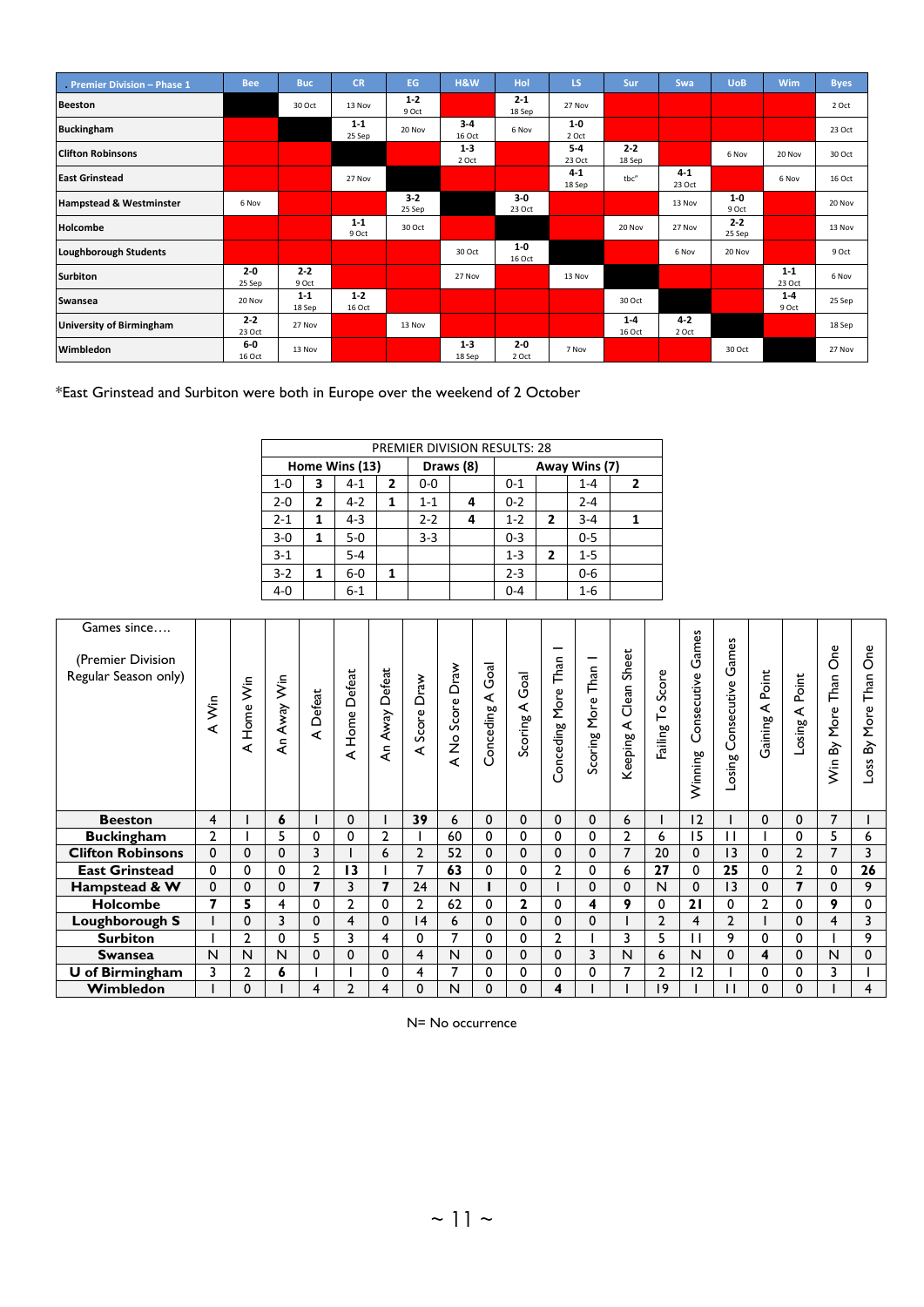## MILESTONES (Sequences of over 18 matches)

Beeston's last score-draw (39) 3 Nov 2018 v Slough (H) D 1-1

Buckingham's last no-score draw (60) 14 Oct 2017 v Leicester (A) *N.B. Buckingham drew 0-0 at home to Holcombe the week before on 7 Oct 2017.*

Clifton Robinsons' last no-score draw (52) 10 Feb 2018 v Slough (H)

Clifton Robinsons' last failure to score (20) 9 Nov 2019 v East Grinstead (A) L 0-4

East Grinstead's last no-score draw (63) 23 Sep 2017 v Holcombe (H)

East Grinstead's last failure to score (27) 14 Sep 2019 v Holcombe (A) L 0-1

East Grinstead last lost consecutive games (25) 21 Sep 2019 v Loughborough Students (H) L 1-5 and 28 Sep 2019 v Surbiton (A) L 1-2

East Grinstead last lost by more than one goal (26) 21 Sep 2019 v Loughborough Students (H) L 1-5

Hampstead & Westminster's last score-draw (24) 12 Oct 2019 v East Grinstead (H) D 4-4 *N.B. This is Hampstead's only draw in the Premier Division*

Holcombe's last no-score draw (62) 7 Oct 2017 v Buckingham (A)

Holcombe last won consecutive games (21) 27 Oct 2019 v Buckingham (A) W 3-2 and 9 Nov 2019 v Beeston (H) W 3-0

Wimbledon's last failure to score (19)

17 Oct 1992 v Chelmsford (H) L 0-1

*N.B. Wimbledon didn't play in the top flight between 1993-94 and 2019-20 inclusive*

## EARLY/ LATE GOALS

|                          | Early |          |       | Late |
|--------------------------|-------|----------|-------|------|
|                          |       | $1 - 10$ | 61-70 |      |
|                          | F     | А        | F     | А    |
| <b>Beeston</b>           |       |          |       |      |
| <b>Buckingham</b>        |       | ŋ        | 3     | 2    |
| <b>Clifton Robinsons</b> |       |          |       | 2    |
| <b>East Grinstead</b>    | 2     |          |       | 3    |
| Hampstead & Westminster  |       |          |       |      |
| Holcombe                 |       |          |       |      |
| Loughborough Students    |       |          |       |      |
| Surbiton                 |       |          | 2     |      |
| Swansea                  |       |          |       |      |
| U of Birmingham          |       |          |       |      |
| Wimbledon                |       |          |       |      |
| <b>Totals</b>            |       |          |       | 20   |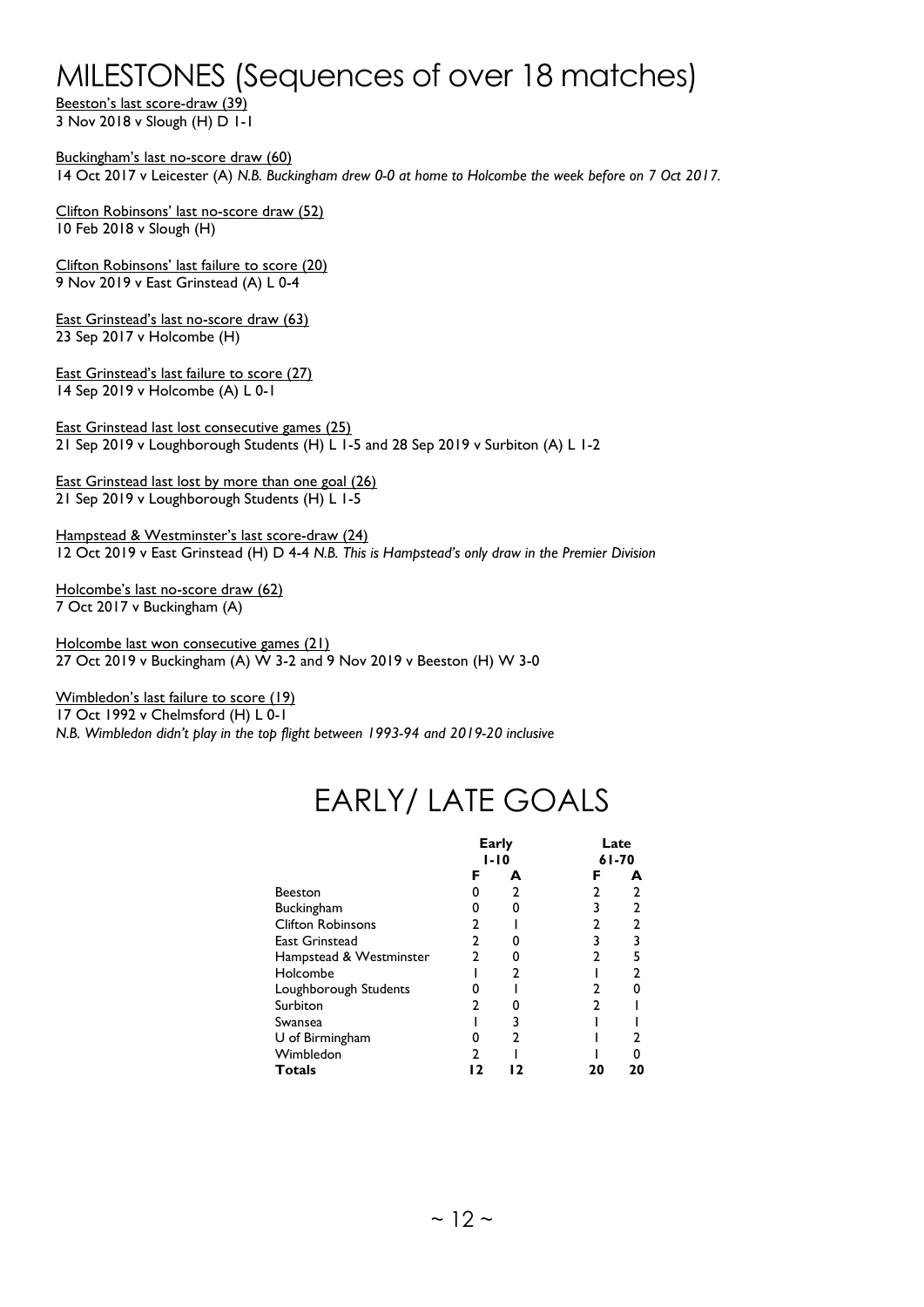|                 | <b>VWHL Premier Division - Phase I - 23 Oct</b> | Р | w           | D |   |                | A  | <b>GD</b> | Pts |
|-----------------|-------------------------------------------------|---|-------------|---|---|----------------|----|-----------|-----|
|                 | Hampstead & Westminster                         | 6 | 6           |   |   |                |    | 10        | 8   |
|                 | Wimbledon                                       |   | 3           |   |   | $\overline{4}$ |    | $\circ$   | 10  |
|                 | <b>East Grinstead</b>                           | 4 | 3           | 0 |   | $\overline{2}$ | 6  | ь         |     |
| 4               | <b>Surbiton</b>                                 |   | ┑           |   |   |                | 6  |           |     |
|                 | <b>Clifton Robinsons</b>                        | 6 | ∍           |   |   |                | 12 | $\Omega$  |     |
| 6               | <b>Buckingham</b>                               |   |             |   |   | 8              | 8  | $\Omega$  |     |
|                 | University of Birmingham                        |   |             |   |   | ۰              |    | $-2$      |     |
| 8               | <b>Beeston</b>                                  |   |             |   |   |                | 13 | -8        |     |
| 9               | <b>Loughborough Students</b>                    | 4 |             | 0 |   | 6              | 10 | -4        |     |
| $\overline{10}$ | <b>Holcombe</b>                                 | 6 | 0           |   | 4 |                |    | $-7$      |     |
|                 | <b>Swansea</b>                                  |   | $\mathbf 0$ |   |   | O              | 15 | -9        |     |

|                | <b>Home Table</b>               | D | w | D | F       | A | <b>GD</b>                | <b>Pts</b> |
|----------------|---------------------------------|---|---|---|---------|---|--------------------------|------------|
|                | Hampstead & Westminster         |   |   |   |         |   |                          |            |
| C.             | Wimbledon                       |   | C |   | $\circ$ |   | 6                        |            |
|                | <b>East Grinstead</b>           | ┑ | ำ |   | 8       |   | ь                        |            |
|                | <b>Surbiton</b>                 | ┑ |   |   |         |   |                          |            |
|                | <b>Buckingham</b>               | ำ |   |   |         |   | 0                        |            |
| 6              | <b>Clifton Robinsons</b>        |   |   |   | 8       | ٥ | - 1                      |            |
| $\overline{ }$ | <b>University of Birmingham</b> | ┑ |   |   |         | 8 | $\overline{\phantom{a}}$ |            |
| 8              | <b>Loughborough Students</b>    |   |   |   |         | υ |                          |            |
| 9              | <b>Beeston</b>                  | ┑ |   |   |         |   | 0                        |            |
| 10             | <b>Holcombe</b>                 | ⌒ | 0 |   |         |   | $\Omega$                 |            |
|                | <b>Swansea</b>                  |   | 0 |   |         |   | -4                       |            |

|    | <b>Away Table</b>               | Þ      | w | D | F  | A              | <b>GD</b> | <b>Pts</b> |
|----|---------------------------------|--------|---|---|----|----------------|-----------|------------|
|    | Hampstead & Westminster         |        |   |   | 10 |                |           |            |
| C. | <b>Clifton Robinsons</b>        |        |   |   |    |                |           |            |
|    | <b>Surbiton</b>                 | ∼      |   |   | 6  |                |           |            |
| 4  | Wimbledon                       |        |   |   |    |                |           |            |
|    | <b>East Grinstead</b>           |        |   |   |    |                | 0         |            |
| 6  | <b>Buckingham</b>               | ⌒      | 0 |   |    |                | 0         |            |
| ⇁  | <b>University of Birmingham</b> | ┑<br>▴ | 0 |   |    |                | ÷.        |            |
| 8  | <b>Beeston</b>                  |        | 0 |   |    | 10             | -8        |            |
| 9  | <b>Loughborough Students</b>    | ำ      | 0 |   |    | $\overline{0}$ | -5        |            |
| 10 | <b>Swansea</b>                  |        | 0 |   |    | 8              | -5        |            |
|    | <b>Holcombe</b>                 | 4      | 0 |   |    | 8              | $-7$      |            |

|                | <b>First Half Table</b>            | Þ | w | D            |                | A | <b>GD</b>                | <b>Pts</b> |
|----------------|------------------------------------|---|---|--------------|----------------|---|--------------------------|------------|
|                | Wimbledon                          |   | 4 |              | $\overline{0}$ |   | ο                        | 3          |
| $\overline{2}$ | <b>Hampstead &amp; Westminster</b> | 6 | 3 |              | 4              |   |                          | 12         |
| 3              | <b>Clifton Robinsons</b>           | 6 | 3 | ◠            | 8              |   |                          |            |
| 4              | <b>East Grinstead</b>              | 4 | 3 | $\mathbf{0}$ |                |   | 6                        | a          |
|                | <b>Buckingham</b>                  |   | າ | ◠            |                |   |                          | 8          |
| 6              | <b>University of Birmingham</b>    | 5 |   | ◠            |                | 4 | $\overline{\phantom{a}}$ |            |
| ⇁              | <b>Holcombe</b>                    | 6 |   | ◠            |                | 4 | $-2$                     |            |
| 8              | <b>Surbiton</b>                    |   |   |              |                |   | $-2$                     |            |
| 9              | <b>Swansea</b>                     |   |   |              |                | 8 | -6                       |            |
| 10             | <b>Beeston</b>                     |   |   |              |                | Q | $-7$                     |            |
| H              | <b>Loughborough Students</b>       | 4 | 0 |              |                | 6 | -6                       |            |

|                | <b>Second Half Table</b>        | D | w | D | F  | A | <b>GD</b> | Pts            |
|----------------|---------------------------------|---|---|---|----|---|-----------|----------------|
|                | <b>Surbiton</b>                 | Э |   |   | 8  |   |           | 15             |
| າ              | Hampstead & Westminster         | ь | 4 |   | 13 | 6 |           | $\overline{4}$ |
|                | Wimbledon                       | כ |   |   |    | Δ |           | $\Omega$       |
| 4              | <b>Loughborough Students</b>    | 4 | ົ |   | b  | 4 |           |                |
|                | <b>University of Birmingham</b> |   |   |   | ь  |   | - 1       |                |
| 6              | <b>Beeston</b>                  |   | C |   |    | Δ | - 1       | o              |
|                | <b>East Grinstead</b>           |   |   | ⌒ |    |   | ∩         |                |
| 8              | <b>Buckingham</b>               |   |   |   |    | ь | - 1       |                |
| 9              | <b>Swansea</b>                  |   |   |   |    |   | $-3$      |                |
| $\overline{0}$ | <b>Clifton Robinsons</b>        | 6 |   |   | 4  | q | -5        |                |
|                | <b>Holcombe</b>                 | 6 |   |   |    |   | -5        |                |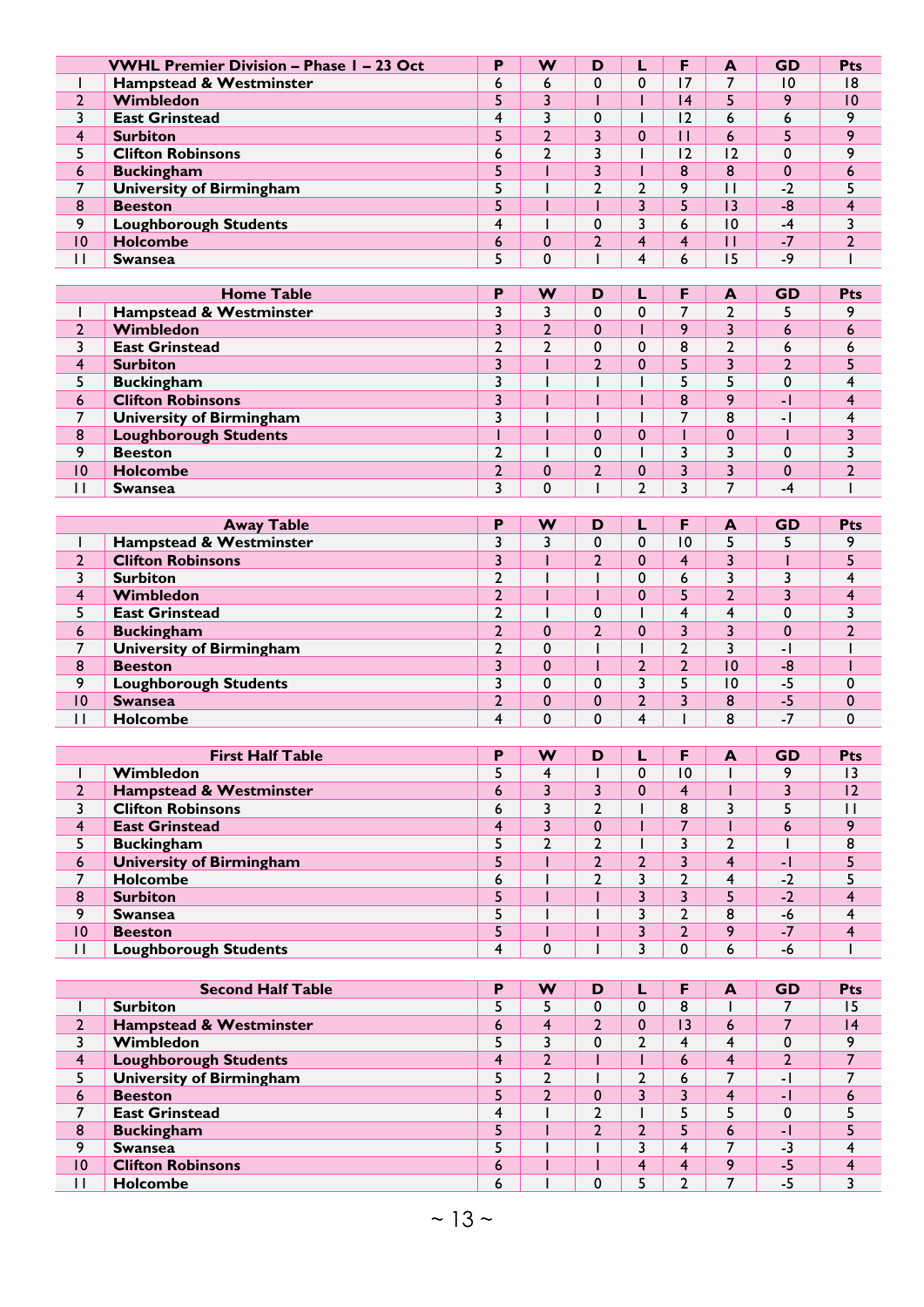|                | <b>VWHL Division One North - 23 October 2021</b> | D | w | D |                | A  | <b>GD</b> | Pts             |
|----------------|--------------------------------------------------|---|---|---|----------------|----|-----------|-----------------|
|                | <b>Bowdon Hightown</b>                           |   |   |   | ו ר            |    | 14        | 15              |
|                | <b>University of Nottingham</b>                  |   | 4 |   | 23             | 4  | 19        | $\overline{13}$ |
|                | <b>University of Durham</b>                      |   | 4 |   | 4              | 8  | ь         | 12              |
| 4              | <b>Stourport</b>                                 |   | 3 |   | $\overline{4}$ |    |           |                 |
|                | <b>Leicester City</b>                            |   |   |   |                |    | - 1       |                 |
| 6              | <b>Brooklands Poynton</b>                        |   |   |   | 8              | 10 | $-2$      |                 |
|                | <b>Gloucester City</b>                           |   |   |   | ь              |    | -5        |                 |
| 8              | <b>Ben Rhydding</b>                              |   | 0 |   |                | 12 | -7        |                 |
| Q              | <b>Olton &amp; West Warwicks</b>                 |   | 0 |   |                | 8  | -6        |                 |
| $\overline{0}$ | <b>Belper</b>                                    |   | 0 |   |                | 24 | $-21$     |                 |

|    | <b>VWHL Division One South - 23 October 2021</b> | D | w | D |   |                | A               | <b>GD</b> | <b>Pts</b> |
|----|--------------------------------------------------|---|---|---|---|----------------|-----------------|-----------|------------|
|    | <b>Sevenoaks</b>                                 | э | 4 |   |   | $\overline{2}$ |                 |           | 13         |
|    | Reading                                          | ⊃ | 3 | ◠ |   | 4              | 8               | b         |            |
|    | <b>Surbiton 2</b>                                | כ | 3 |   |   | ٥١             |                 |           | 10         |
| 4  | Slough                                           | ⊃ | 3 | 0 | ◠ |                |                 |           | $\Omega$   |
|    | <b>Cambridge City</b>                            |   | ∍ | ◠ |   | $\overline{0}$ | 8               | ◠         | 8          |
| 6  | <b>Isca</b>                                      | כ | າ |   |   | Q              |                 |           |            |
| ⇁  | <b>Harleston Magpies</b>                         |   |   |   |   | ۰              |                 | $-2$      |            |
| 8  | <b>Wimbledon 2</b>                               |   |   |   |   | 8              | 3               | -5        |            |
| 9  | Canterbury                                       |   |   | 0 | 4 |                | 14              | -9        |            |
| 10 | <b>Trojans</b>                                   |   | 0 |   |   |                | $\overline{14}$ | $-10$     |            |

|    | <b>VWHL Conference East - 23 October 2021</b> | D | w | D |   | F  | A              | <b>GD</b> | <b>Pts</b>      |
|----|-----------------------------------------------|---|---|---|---|----|----------------|-----------|-----------------|
|    | <b>London Wayfarers</b>                       |   | 4 |   |   | 10 |                |           | $\overline{13}$ |
|    | <b>Southgate</b>                              |   | 4 |   |   | 12 | 4              | 8         | 2               |
|    | <b>Barnes</b>                                 |   | 4 |   |   | Ω  | 4              |           | 12              |
|    | <b>Horsham</b>                                |   | 3 |   |   |    |                |           | 10              |
|    | <b>East London</b>                            |   | 3 |   |   | 10 | 6              | 4         |                 |
| 6  | Hampstead & Westminster 2                     |   | C |   |   | 8  | 6              |           |                 |
|    | <b>Canterbury 2</b>                           |   |   |   |   |    | $\overline{2}$ | $-9$      |                 |
| 8  | <b>Bromley &amp; Beckenham</b>                |   |   |   | 4 |    | ٥              | $-4$      |                 |
| Q  | <b>Chelmsford</b>                             |   |   |   | д | ь  | 15             | $-9$      |                 |
| 10 | <b>Ipswich</b>                                |   | 0 |   |   |    | 13             | $-1$      |                 |

|    | <b>VWHL Conference Midlands - 23 October 2021</b> | Р | w | D |     | A   | <b>GD</b> | <b>Pts</b>      |
|----|---------------------------------------------------|---|---|---|-----|-----|-----------|-----------------|
|    | <b>Sutton Coldfield</b>                           |   | 4 |   | و ا |     | 17        | 13              |
|    | <b>Bedford</b>                                    |   | 3 |   |     |     | ь         | $\overline{10}$ |
|    | <b>St. Albans</b>                                 |   | ∍ |   | ۱0  | 4   | ь         | 8               |
|    | University of Birmingham 2                        | ⊃ | ำ |   | a   | ٥   |           |                 |
|    | <b>Oxford University</b>                          |   | ำ |   | ο   | ٥   | $\Omega$  |                 |
| 6  | <b>Loughborough Students 2</b>                    | 4 | ำ | υ |     | 8   | -5        |                 |
|    | <b>Broxbourne</b>                                 |   | ∍ | υ |     | 18  | $-7$      | o               |
| 8  | <b>Beeston 2</b>                                  |   |   |   |     |     | - 1       |                 |
| 9  | <b>Cannock</b>                                    |   |   |   |     | 2 ا | -5        |                 |
| 10 | <b>Khalsa Leamington</b>                          |   |   |   |     | 18  | $-11$     |                 |

|    | <b>VWHL Conference North - 23 October 2021</b> | D | w | D |                | A              | <b>GD</b> | Pts     |
|----|------------------------------------------------|---|---|---|----------------|----------------|-----------|---------|
|    | <b>Timperley</b>                               |   | 4 |   | 12             | 8              |           | 12      |
|    | <b>Doncaster</b>                               | 4 | 3 | υ |                |                |           | $\circ$ |
|    | <b>Fylde</b>                                   |   |   |   | b              |                |           | 8       |
|    | Wakefield                                      | э | C |   |                | Q              | ∍         |         |
|    | <b>University of Durham 2</b>                  |   |   |   | $\overline{0}$ | ۰              |           |         |
| 6  | <b>Pendle Forest</b>                           | ÷ | ົ |   |                | 8              | - 1       |         |
|    | <b>Leeds</b>                                   | 4 |   | ⌒ |                |                |           |         |
| 8  | <b>Didsbury Northern</b>                       |   |   |   |                | 4              | $-2$      |         |
| q  | <b>Alderley Edge</b>                           |   |   |   |                | $\overline{2}$ | $-7$      |         |
| 10 | <b>Neston</b>                                  |   |   |   |                | $\circ$        | -4        |         |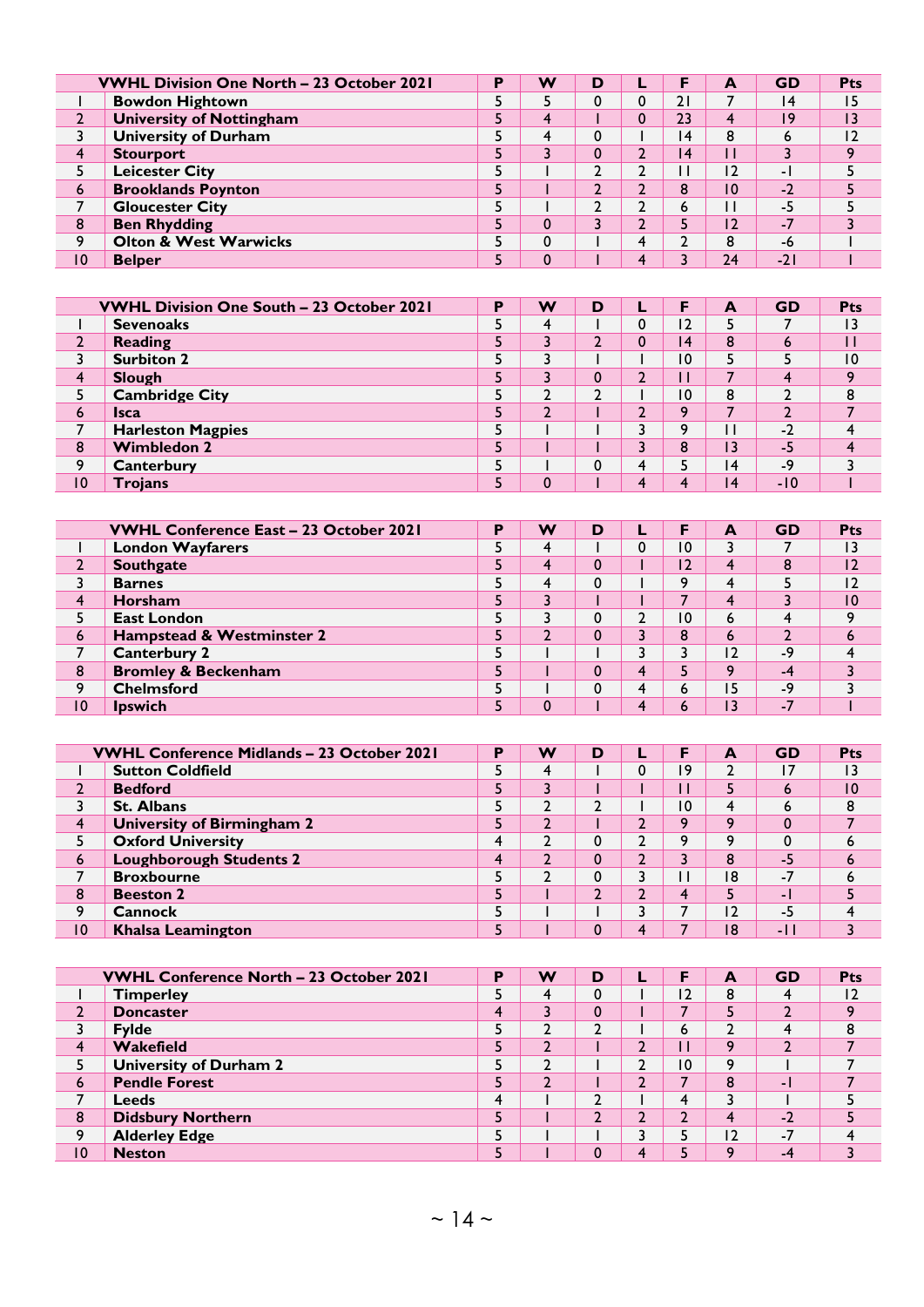|    | <b>VWHL Conference West - 23 October 2021</b> | D | w | D |   | F       | A  | <b>GD</b> | Pts      |
|----|-----------------------------------------------|---|---|---|---|---------|----|-----------|----------|
|    | <b>Bristol Firebrands</b>                     |   |   |   |   | ا 4     | 10 |           |          |
|    | Witney                                        | כ | 3 |   |   | ۱4      | 10 |           | 10       |
|    | <b>Oxford Hawks</b>                           |   |   |   |   | a       |    | ำ         | 10       |
| 4  | Exe                                           | 4 | 3 |   |   |         | 6  |           | $\Omega$ |
|    | <b>Basingstoke</b>                            |   | C |   |   | $\circ$ | 8  |           |          |
| 6  | Cheltenham                                    |   | າ |   |   |         |    | 0         |          |
|    | <b>Team Bath Buccaneers</b>                   |   |   |   |   |         | ٥  | $-2$      |          |
| 8  | <b>Clifton Robinsons 2</b>                    |   | 0 |   |   |         |    | $-2$      |          |
| 9  | <b>Penarth</b>                                |   | 0 |   |   |         | 10 | -3        |          |
| 10 | <b>University of Bristol</b>                  | 4 | 0 |   | ◢ |         | 10 | -5        |          |

A list of results and scorers for 23 October can be downloaded from the England Hockey website: [https://assets-eu-](https://assets-eu-01.kc-usercontent.com/d66c6a48-e05a-01b8-e0ec-59ee93833239/e3c7ca8a-88ae-404f-b870-015a63119c73/VWHL%20Results%20-%2023%20October.pdf)[01.kc-usercontent.com/d66c6a48-e05a-01b8-e0ec-59ee93833239/e3c7ca8a-88ae-404f-b870-](https://assets-eu-01.kc-usercontent.com/d66c6a48-e05a-01b8-e0ec-59ee93833239/e3c7ca8a-88ae-404f-b870-015a63119c73/VWHL%20Results%20-%2023%20October.pdf) [015a63119c73/VWHL%20Results%20-%2023%20October.pdf](https://assets-eu-01.kc-usercontent.com/d66c6a48-e05a-01b8-e0ec-59ee93833239/e3c7ca8a-88ae-404f-b870-015a63119c73/VWHL%20Results%20-%2023%20October.pdf)

The missing goalscorer as at 27 October 2021:

Conference East:

Southgate 2 Hampstead & Westminster 2s (Scorer missing)

| . VWHL Division One North        | <b>Bel</b>        | <b>Ben</b>        | <b>Bow</b>        | <b>BP</b>         | Glo              | Lei               | Olt               | Sto               | <b>UoD</b>        | <b>UoN</b>        |
|----------------------------------|-------------------|-------------------|-------------------|-------------------|------------------|-------------------|-------------------|-------------------|-------------------|-------------------|
| <b>Belper</b>                    |                   |                   |                   |                   | $1-2$<br>25 Sep  |                   |                   |                   | $0-5$<br>23 Oct   | $0 - 10$<br>9 Oct |
| <b>Ben Rhydding</b>              |                   |                   |                   | $2 - 2$<br>25 Sep |                  |                   | $1 - 1$<br>9 Oct  |                   |                   |                   |
| <b>Bowdon Hightown</b>           |                   | $6-1$<br>2 Oct    |                   |                   |                  |                   |                   | $6-2$<br>9 Oct    |                   |                   |
| <b>Brooklands Poynton</b>        | $1 - 1$<br>16 Oct |                   | $1 - 3$<br>23 Oct |                   |                  |                   | $2 - 0$<br>2 Oct  |                   |                   |                   |
| <b>Gloucester City</b>           |                   | $1 - 1$<br>23 Oct |                   |                   |                  | $2 - 2$<br>2 Oct  |                   |                   |                   |                   |
| <b>Leicester City</b>            |                   |                   | $2 - 4$<br>16 Oct | $4 - 2$<br>9 Oct  |                  |                   |                   |                   | $2 - 3$<br>25 Sep |                   |
| <b>Olton &amp; West Warwicks</b> |                   |                   | $1 - 2$<br>25 Sep |                   |                  |                   |                   |                   | $0 - 1$<br>16 Oct |                   |
| <b>Stourport</b>                 | $6-1$<br>2 Oct    | $2 - 0$<br>16 Oct |                   |                   |                  |                   | $2 - 0$<br>23 Oct |                   |                   |                   |
| <b>University of Durham</b>      |                   |                   |                   |                   | $4 - 1$<br>9 Oct |                   |                   |                   |                   | $1 - 5$<br>2 Oct  |
| <b>University of Nottingham</b>  |                   |                   |                   |                   | $3-0$<br>16 Oct  | $1 - 1$<br>23 Oct |                   | $4 - 2$<br>25 Sep |                   |                   |

| . VWHL Division One South | Cam     | Can     | <b>HM</b> | <b>Isca</b> | Rea     | Sev     | Slo     | Sur 2   | <b>Tro</b> | Wim <sub>2</sub> |
|---------------------------|---------|---------|-----------|-------------|---------|---------|---------|---------|------------|------------------|
| <b>Cambridge City</b>     |         |         | $3-3$     |             |         |         |         | $0 - 1$ |            | $1-0$            |
|                           |         |         | 9 Oct     |             |         |         |         | 23 Oct  |            | 2 Oct            |
| Canterbury                |         |         |           |             |         |         |         | $0 - 4$ |            | $2 - 1$          |
|                           |         |         |           |             |         |         |         | 25 Sep  |            | 16 Oct           |
| <b>Harleston Magpies</b>  |         |         |           | $0 - 2$     |         |         |         |         | $3-0$      |                  |
|                           |         |         |           | 16 Oct      |         |         |         |         | 2 Oct      |                  |
| Isca                      |         |         |           |             | $0-1$   |         |         |         | $3-0$      |                  |
|                           |         |         |           |             | 2 Oct   |         |         |         | 23 Oct     |                  |
| <b>Reading</b>            | $3 - 3$ | $4 - 1$ | $3 - 1$   |             |         |         |         |         |            |                  |
|                           | 16 Oct  | 9 Oct   | 25 Sep    |             |         |         |         |         |            |                  |
|                           |         | $1-0$   |           |             | $3 - 3$ |         |         |         |            |                  |
| <b>Sevenoaks</b>          |         | 2 Oct   |           |             | 23 Oct  |         |         |         |            |                  |
|                           |         | $4 - 2$ |           | $2 - 0$     |         | $2 - 3$ |         |         |            |                  |
| Slough                    |         | 23 Oct  |           | 25 Sep      |         | 9 Oct   |         |         |            |                  |
|                           |         |         |           |             |         | $0 - 1$ | $2 - 1$ |         |            |                  |
| <b>Surbiton 2</b>         |         |         |           |             |         | 16 Oct  | 2 Oct   |         |            |                  |
|                           | $1 - 3$ |         |           |             |         |         | $0 - 2$ | $3 - 3$ |            |                  |
| <b>Trojans</b>            | 25 Sep  |         |           |             |         |         | 16 Oct  | 9 Oct   |            |                  |
|                           |         |         | $3-2$     | $4 - 4$     |         | $0 - 4$ |         |         |            |                  |
| <b>Wimbledon 2</b>        |         |         | 23 Oct    | 9 Oct       |         | 25 Sep  |         |         |            |                  |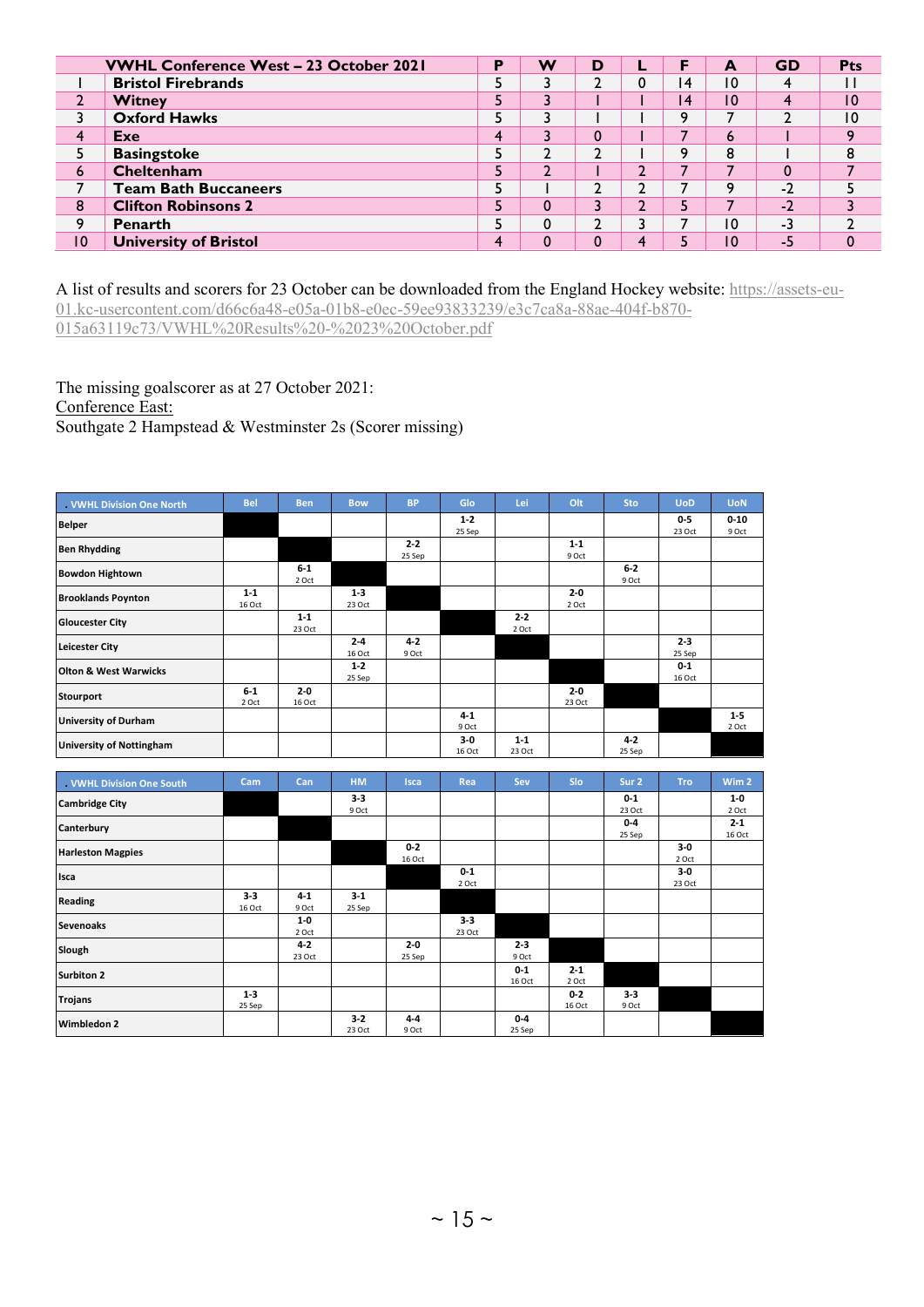| . VWHL Conference East         | <b>Bar</b>       | <b>B&amp;B</b>    | Can <sub>2</sub>  | Che               | EL.               | <b>H&amp;W2</b>   | Hor            | <b>lps</b>        | LW                | Sou              |
|--------------------------------|------------------|-------------------|-------------------|-------------------|-------------------|-------------------|----------------|-------------------|-------------------|------------------|
| <b>Barnes</b>                  |                  | $2-0$<br>25 Sep   |                   | $4 - 2$<br>23 Oct |                   |                   | $0-1$<br>9 Oct |                   |                   |                  |
| <b>Bromley &amp; Beckenham</b> |                  |                   |                   | $3-0$<br>2 Oct    | $1 - 2$<br>23 Oct |                   |                |                   |                   |                  |
| Canterbury 2                   |                  |                   |                   |                   |                   |                   | $1-0$          | $2 - 2$           |                   | $0 - 3$          |
| <b>Chelmsford</b>              |                  |                   |                   |                   | $2 - 0$           | $1-5$             | 2 Oct          | 23 Oct            |                   | 9 Oct            |
| <b>East London</b>             |                  |                   | $5-0$             |                   | 9 Oct             | 25 Sep            |                | $3 - 2$           |                   |                  |
|                                | $0 - 1$          |                   | 16 Oct            |                   |                   |                   |                | 2 Oct             | $0-1$             |                  |
| Hampstead & Westminster 2      | 16 Oct           |                   |                   |                   |                   |                   |                |                   | 2 Oct             |                  |
| Horsham                        |                  |                   |                   | $3 - 1$<br>16 Oct | $1-0$<br>25 Sep   |                   |                |                   | $2 - 2$<br>23 Oct |                  |
| Ipswich                        |                  |                   |                   |                   |                   | $1 - 2$<br>9 Oct  |                |                   | $1-2$<br>16 Oct   | $0-4$<br>25 Sep  |
| <b>London Wayfarers</b>        |                  | $3-0$<br>9 Oct    | $2 - 0$<br>25 Sep |                   |                   |                   |                |                   |                   |                  |
| Southgate                      | $1 - 2$<br>2 Oct | $2 - 1$<br>16 Oct |                   |                   |                   | $2 - 1$<br>23 Oct |                |                   |                   |                  |
| . VWHL Conference Midlands     | <b>Bed</b>       | Bee <sub>2</sub>  | <b>Brox</b>       | Cann              | <b>KL</b>         | Lou <sub>2</sub>  | <b>OU</b>      | St. A             | <b>SC</b>         | UOB <sub>2</sub> |
| <b>Bedford</b>                 |                  | $2 - 1$<br>9 Oct  |                   |                   |                   |                   |                | $1 - 1$<br>25 Sep |                   |                  |
|                                |                  |                   |                   |                   |                   |                   |                |                   |                   |                  |
| <b>Beeston 2</b>               |                  |                   | $2 - 1$           |                   |                   |                   |                | 0-0               | $1 - 1$           |                  |
| <b>Broxbourne</b>              |                  |                   | 25 Sep            | $4 - 3$           | $4 - 2$           |                   | $2 - 4$        | 23 Oct            | 16 Oct            |                  |
|                                |                  |                   |                   | 16 Oct            | 23 Oct            |                   | 2 Oct          | $2 - 1$           | $1 - 5$           |                  |
| Cannock                        | $0 - 4$          |                   |                   |                   |                   |                   |                | 9 Oct             | 25 Sep            | $2 - 4$          |
| Khalsa Leamington              | 16 Oct           |                   |                   |                   |                   |                   |                |                   |                   | 25 Sep           |
| <b>Loughborough Students 2</b> |                  | $1-0$<br>2 Oct    |                   |                   |                   |                   |                |                   | $0-5$<br>23 Oct   | $1-0$<br>9 Oct   |
| <b>Oxford University</b>       |                  |                   |                   | $2 - 1$<br>23 Oct | $1 - 3$<br>9 Oct  |                   |                |                   |                   |                  |
| St. Albans                     |                  |                   |                   |                   | $5-0$             | $3 - 1$           |                |                   |                   |                  |
| <b>Sutton Coldfield</b>        | $1-0$<br>2 Oct   |                   | $7 - 0$<br>9 Oct  |                   | 2 Oct             | 16 Oct            |                |                   |                   |                  |

| <b>VWHL Conference North</b>  | <b>AE</b>         | <b>DN</b>         | Don               | Fyl              | Lee               | <b>Nes</b>       | <b>PF</b>         | <b>Tim</b>       | UoD <sub>2</sub> | Wake              |
|-------------------------------|-------------------|-------------------|-------------------|------------------|-------------------|------------------|-------------------|------------------|------------------|-------------------|
| <b>Alderley Edge</b>          |                   |                   |                   |                  |                   |                  | $1 - 1$<br>9 Oct  | $1-3$<br>25 Sep  |                  |                   |
| <b>Didsbury Northern</b>      |                   |                   |                   |                  | $0-0$<br>2 Oct    |                  |                   | $0 - 2$<br>9 Oct |                  |                   |
| <b>Doncaster</b>              |                   | $1-0$<br>23 Oct   |                   |                  |                   | $2 - 0$<br>9 Oct |                   |                  | $3-2$<br>2 Oct   |                   |
| <b>Fylde</b>                  | $3-0$<br>16 Oct   | $0-0$<br>25 Sep   |                   |                  |                   |                  |                   |                  |                  |                   |
| Leeds                         |                   |                   |                   | $0-0$<br>23 Oct  |                   |                  |                   |                  | $3 - 1$<br>9 Oct |                   |
| <b>Neston</b>                 | $1-2$<br>2 Oct    | $1 - 2$<br>16 Oct |                   |                  |                   |                  | $1-2$<br>23 Oct   |                  |                  |                   |
| <b>Pendle Forest</b>          |                   |                   | $3 - 1$<br>16 Oct | $0-2$<br>2 Oct   |                   |                  |                   |                  |                  |                   |
| <b>Timperley</b>              |                   |                   |                   |                  | $2 - 1$<br>16 Oct |                  |                   |                  |                  | $4 - 3$<br>2 Oct  |
| <b>University of Durham 2</b> |                   |                   |                   |                  |                   |                  | $3 - 1$<br>25 Sep | $3-1$<br>23 Oct  |                  | $1 - 1$<br>16 Oct |
| Wakefield                     | $4 - 1$<br>23 Oct |                   |                   | $2 - 1$<br>9 Oct |                   | $1-2$<br>25 Sep  |                   |                  |                  |                   |

| . VWHL Conference West       | <b>Bas</b>        | <b>BF</b>        | Che               | <b>CR 2</b>      | Exe              | OH                | Pen               | <b>TBB</b>       | <b>UoB</b>        | Wit               |
|------------------------------|-------------------|------------------|-------------------|------------------|------------------|-------------------|-------------------|------------------|-------------------|-------------------|
| <b>Basingstoke</b>           |                   | $2 - 4$<br>9 Oct |                   | $1 - 1$<br>2 Oct |                  |                   |                   |                  |                   |                   |
| <b>Bristol Firebrands</b>    |                   |                  |                   | 0-0<br>23 Oct    |                  | $2 - 2$<br>2 Oct  |                   |                  |                   |                   |
| Cheltenham                   | $0-1$<br>23 Oct   |                  |                   |                  |                  |                   |                   | $1 - 1$<br>2 Oct |                   | $1 - 2$<br>16 Oct |
| <b>Clifton Robinsons 2</b>   |                   |                  | $1 - 2$<br>25 Sep |                  | $0-1$<br>16 Oct  |                   | $3 - 3$<br>9 Oct  |                  |                   |                   |
| Exe                          |                   |                  |                   |                  |                  |                   | $2 - 1$<br>23 Oct |                  |                   |                   |
| <b>Oxford Hawks</b>          |                   |                  |                   |                  | $2 - 3$<br>9 Oct |                   | $1-0$<br>25 Sep   |                  |                   |                   |
| Penarth                      |                   | $1-2$<br>16 Oct  |                   |                  |                  |                   |                   |                  |                   | $2 - 2$<br>2 Oct  |
| <b>Team Bath Buccaneers</b>  | $2 - 2$<br>16 Oct |                  |                   |                  | $3-1$<br>25 Sep  | $1-2$<br>23 Oct   |                   |                  |                   |                   |
| <b>University of Bristol</b> | $1 - 3$<br>25 Sep |                  | $2 - 3$<br>9 Oct  |                  |                  | $1 - 2$<br>16 Oct |                   |                  |                   |                   |
| Witney                       |                   | $5-6$<br>25 Sep  |                   |                  |                  |                   |                   | 3-0<br>9 Oct     | $2 - 1$<br>23 Oct |                   |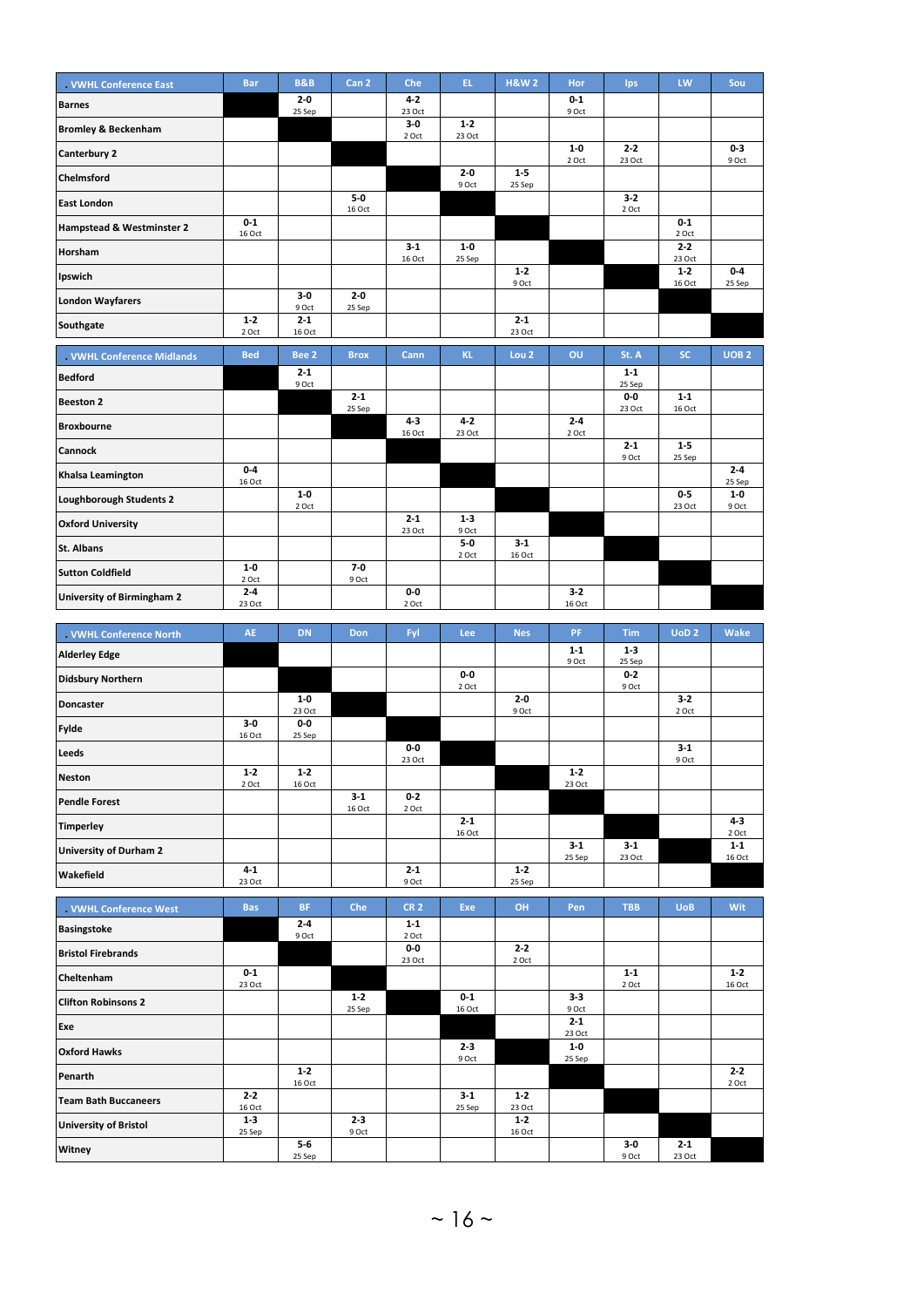# PREMIER & DIVISION ONE FIXTURES – 30 OCTOBER 2021

| Vitality Women's Hockey League Premier Division<br>Beeston v Buckingham (Nottingham Hockey Centre) | <b>Time</b><br>1400 | Match Official<br>Margaret McLoughlin | Umpires<br>Stephen Cox and David Haynes |
|----------------------------------------------------------------------------------------------------|---------------------|---------------------------------------|-----------------------------------------|
| Holcombe v East Grinstead (Holcombe Park)                                                          | 1400                | Marilyn Walker                        | David Howell and Rebecca Woodcock       |
| Loughborough Students v Hampstead & Westminster<br>(Loughborough University)                       | 1400                | Christine O'Donovan                   | Jane Hallett and Gill Lord              |
| Swansea v Surbiton (King George V Playing Fields)                                                  | 1400                | Lesley Bayne                          | Rob Jenkins and Clare White             |
| Wimbledon v University of Birmingham<br>(Raynes Park High School)                                  | 1400                | Jo Pennycook                          | Annette Harvey and Campbell Reeman      |
| <b>Bye: Clifton Robinsons</b>                                                                      |                     |                                       |                                         |
| <b>Division One North</b><br>Ben Rhydding v University of Nottingham (Ben Rhydding HC) 1330        |                     | David Alcock                          | Steve Perruzza and Pritpal Sihota       |
| Bowdon Hightown v Belper (Bowdon Club)                                                             | 1330                | David Ellcock                         | Eric Dickinson and Charles Hallows      |
| Leicester City v Stourport (Leicester Grammar School)                                              | 1500                | Dave Buttery                          | Zoe Hall and Christopher O'Hagan        |
| Olton & West Warwicks v Gloucester City<br>(Olton & West Warwicks Sports Club)                     | 1200                | <b>Steve Kirby</b>                    | Nikki Butcher and Saul Shohet           |
| University of Durham v Brooklands Poynton<br>(University of Durham)                                | 1200                | Peter McLellan                        | Mike Graveson and Chris Seeley          |
| <b>Division One South</b><br>Canterbury v Isca (Polo Farm)                                         | 1400                | Matt White                            | Elysee Enness-Laporte and Lena McCrae   |
| Sevenoaks v Cambridge City (Holly Bush Lane)                                                       | 1330                | <b>Tony Sharp</b>                     | Ann Hopkins and Julian Warburton        |
| Slough v Wimbledon 2 (Upton Court Road)                                                            | 1230                | lan Marsh                             | Stuart Fenton and Rick Goddard          |
| Surbiton 2 v Harleston Magpies (Sugden Road)                                                       | 1330                | Ray Strudwick                         | Andy Poulain and Jo Spooner             |
| Trojans v Reading   (Trojans HC)                                                                   | 1200                | Stephen Downham                       | Andy Lord and Tony Rollins              |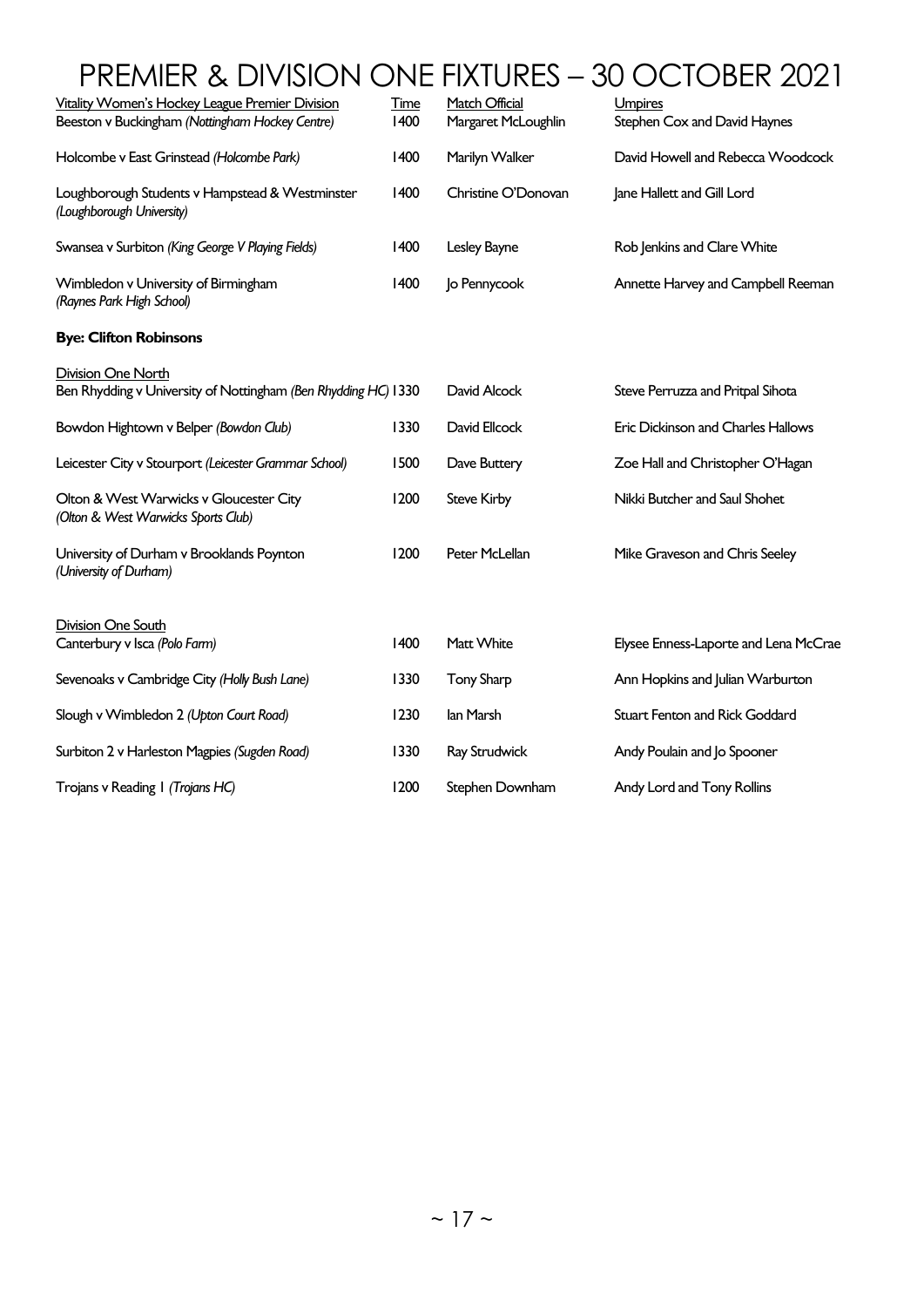# CONFERENCE FIXTURES – 30 OCTOBER 2021

| Conference East<br>Bromley & Beckenham v Canterbury 2<br>(Langley Park School for Girls) | <u>Time</u><br>1230 | Match Official<br>Home Club | Umpires<br>Chris Peart and Liz Spencer         |
|------------------------------------------------------------------------------------------|---------------------|-----------------------------|------------------------------------------------|
| Chelmsford v Ipswich (Chelmer Park)                                                      | 1500                | James Card                  | Grant Farren and Annette Thorpe                |
| East London v Barnes (Lee Valley Hockey & Tennis Centre)                                 | 1800                | Home Club                   | Stuart Freeman and Paul Sexby                  |
| Hampstead & Westminster 2 v Horsham<br>(Paddington Recreation Ground)                    | 1200                | Home Club                   | Robert Jordan and Sophie Parker                |
| London Wayfarers v Southgate (Kings House Sports Ground) 1230                            |                     | Home Club                   | Stuart Freeman and Paul Sexby                  |
| <b>Conference Midlands</b><br>Bedford v Broxbourne (Bedford Hockey Centre)               | 1330                | Home Club                   | Tony Lees and Sue Row                          |
| Cannock v Loughborough Students 2<br>(Erasmus Darwin Academy)                            | 1200                | Roger Flood                 | Helen Bennett and Mark Stevens                 |
| Khalsa Leamington v Beeston 2 (Warwick University)                                       | 1200                | Hilary Kay                  | Lewis Gibson and Neil McInnes                  |
| St. Albans v Oxford University (Oaklands)                                                | 1300                | Home Club                   | Mark Anderson and Dan Carter                   |
| Sutton Coldfield v University of Birmingham 2                                            | 1200                | Jane Rickey                 | Angela Buckley and Steven Rice                 |
| Conference North                                                                         |                     |                             |                                                |
| Alderley Edge v Leeds (The Edge)                                                         | 1400                | <b>Trevor Williams</b>      | Paul Bradley and Mark Watts                    |
| Didsbury Northern v University of Durham 2 (Armitage)                                    | 1600                | Home Club                   | Sam Ransley and Adursh Ruparelia               |
| Fylde v Neston (Mill Farm Sports Village)                                                | 1330                | Home Club                   | Trevor Mathew-Jones and Emma-Louise Whitehouse |
| Pendle Forest v Timperley (Pendle Vale College)                                          | 1130                | John Scrini                 | Cate Adamson and Lou Robinson                  |
| Wakefield v Doncaster (Wakefield HC)                                                     | 1530                | Home Club                   | Cate Adamson and Lou Robinson                  |
| Conference West<br>Basingstoke v Witney (Basingstoke HC)                                 | 1400                | Home Club                   | Rajiv Khanna and Andy Mansfield                |
| Exe v Bristol Firebrands (St. Peter's School)                                            | 1300                | <b>Richard Hill</b>         | Robert Cann and Peter Hammond                  |
| Oxford Hawks v Clifton Robinsons 2<br>(Banbury Road North Sports Ground)                 | 1200                | Dawn Tucker                 | Huw Richards and Martyn Shuttler               |
| Penarth v Cheltenham (Sophia Gardens, Cardiff)                                           | 1330                | Home Club                   | Karen Fynn and David Savage                    |
| University of Bristol v Team Bath Buccaneers<br>(Coombe Dingle)                          | 1330                | Nicky Atkinson              | Vanda Fenn and Graham Woolcock                 |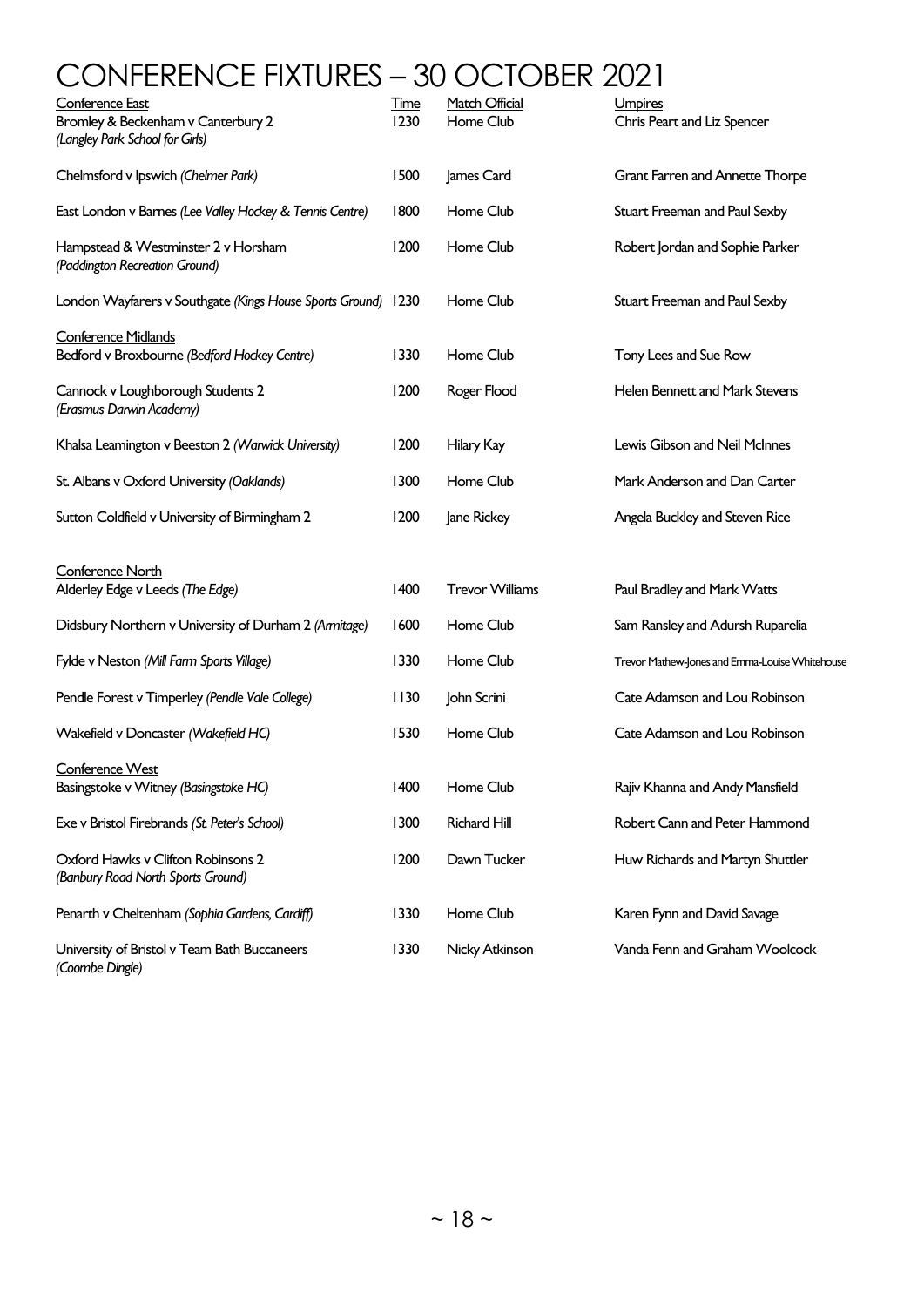# CLUB SQUADS:

|                         | <b>Beeston</b>          | <b>Buckingham</b>      | <b>Clifton Robinsons</b> | <b>East Grinstead</b>       |
|-------------------------|-------------------------|------------------------|--------------------------|-----------------------------|
| I.                      | <b>Steph TIRRELL</b>    | <b>Nicole MARKS</b>    | <b>Aline DE VISSER</b>   | Laura MYERS                 |
| 2                       |                         | Zoe-James CARTER       | <b>Holly MUNRO</b>       |                             |
| 3                       | Nicola MOSS             | Abbie BRANT            | Kathryn LANE             | Rosie HOPE                  |
| 4                       | Julie READ              | <b>Kitty HIGGINS</b>   |                          | Pippa CHAPMAN               |
| 5                       | Ella CUSACK             | Megan LEVVIS-WILLIAMS  | Maria JONES              | <b>Alex MALZER</b>          |
| 6                       | Cerys MILLER            | <b>Jo PINNER</b>       |                          | <b>Bridget BLACKWOOD</b>    |
| $\overline{\mathbf{z}}$ | Alice HUDDLESTONE       | Emma O'NIEN            | <b>Eloise LAITY</b>      | Guadelope FERNANDEZ LACORTE |
| $\pmb{8}$               |                         | Lyndsey WHITE          | <b>Ashley MAINWARING</b> | <b>Tess HOWARD</b>          |
| 9                       | Lauren BURRELL          | Frankie SCOTT          | Phoebe RICHARDS          | <b>Courtney HANSFORD</b>    |
| 10                      | Hannah GRIEVE           | <b>Lottie PORTER</b>   | Catherine MACAULAY       | Laura UNSWORTH              |
| $\mathbf{H}$            | <b>Charlotte HARMER</b> | Maddy NEWLYN           | Natasha FORTNAM          | Cathy NICHOLSON             |
| 12                      | Ruby APOOLA             | Georgina BLACK         | Claire JONES             | Hannah COZENS               |
| 13                      | Bea BELL                | <b>Alex NAUGHALTY</b>  | <b>Kitty CHAPPLE</b>     | <b>Ellie RAYER</b>          |
| 4                       | Madeline PENDLE         | Katrina MEEK           | Izzy WEBB                | <b>Ruth EVANS</b>           |
| 15                      | <b>Lottie SUMMERS</b>   | Lauren THOMAS          | Megan CROWSON            | <b>Jo WESTWOOD</b>          |
| 16                      | Caro HULME              | Jaz NEEDHAM            | Carmen ANSLEY            | <b>Chloe PALMER</b>         |
| 17                      | Sophie ROBINSON         | lo DAY                 | Abi PORTER               | Chloe BROWN                 |
| 18                      | <b>Lucy MILLINGTON</b>  | Kirsty FRESHWATER      | Clemmie HOULDEN          |                             |
| 19                      | Alice COBB              | Natasha JAMES          |                          | Sophie BRAY                 |
| 20                      |                         |                        |                          | <b>Ashlie SAMRA</b>         |
| 21                      | Mads NEWITT             | Sophie BYRNE           | Louisa BELL              | <b>Harriet MITCHELL</b>     |
| 22                      | Nadia BENALLAL          | Rebecca VAN ARROWSMITH |                          |                             |
| 23                      |                         | Olivia STRICKLAND      | Pip STEWART              | Lydia MACDONELL             |
| 24                      | Maddie CROFT            | Cassidy JARRITSMA      | <b>Livy HOSKINS</b>      |                             |
| 25                      |                         | <b>Evie ENGLAND</b>    |                          | <b>NOMI</b>                 |
| 26                      |                         |                        |                          | Robyn BENTLEY               |
| 27                      |                         |                        |                          | Lizzie JONES                |
| 28                      |                         |                        |                          | Mattie HAMILTON             |
| 29                      |                         |                        |                          | Elisa WHEELER               |
| 30                      | Paige GILLOTT           |                        | Sophie TRIGG             | Autumn BOWDEN               |
| 31                      | Martha LAWRENCE         |                        |                          | Jojo DAVIS                  |
| 32                      |                         |                        |                          | <b>Becky WATERS</b>         |
| 33                      | Immi O'NEILL            |                        | Carla DUNNETT            |                             |
| 34                      |                         |                        |                          |                             |
| 35                      | Vi O'NEILL              |                        |                          |                             |
| 38                      |                         |                        | Zoe LEACH                |                             |
| 44                      | Phoebe EMMANS           |                        |                          |                             |
| 46                      | <b>Eloise PENTY</b>     |                        |                          |                             |
| 47                      | Sophie EDGINGTON        |                        |                          |                             |
| 52                      | Martha BRODERICK        |                        | <b>Tilly EDWARDS</b>     |                             |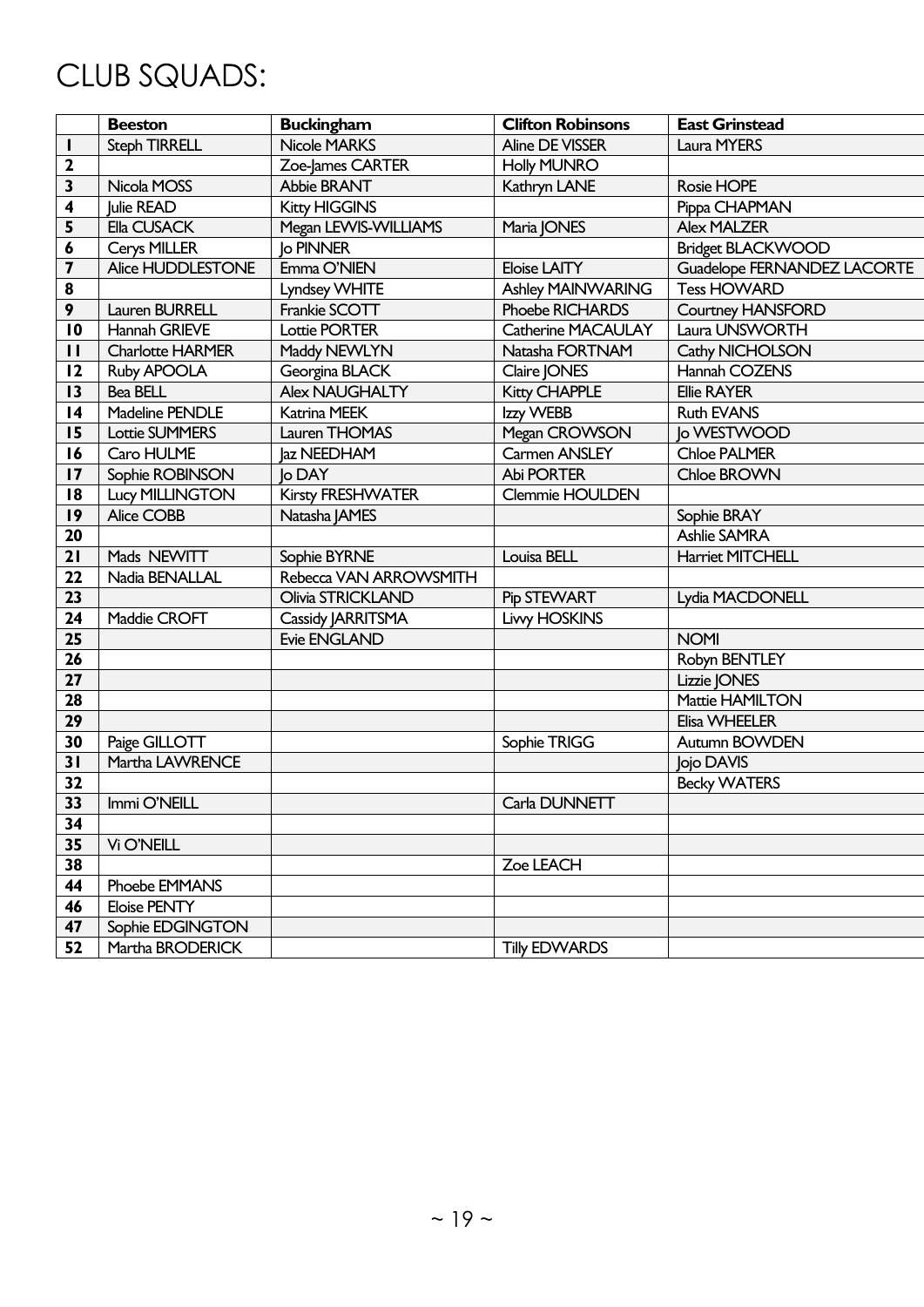|                         | Hampstead & W          | Holcombe              | Loughborough S           | <b>Surbiton</b>       |
|-------------------------|------------------------|-----------------------|--------------------------|-----------------------|
| $\mathbf{I}$            | Rochelle GIANFRANCESCO | Rose THOMAS           |                          | Sabbie HEESH          |
| $\mathbf{2}$            | <b>Issy DAVISON</b>    | Clodagh CASSIGH       |                          | Elani SHERWOOD        |
| 3                       |                        | Carolina KAPPES       | Ellen REID               | Charlotte DALY        |
| $\overline{\mathbf{4}}$ | <b>Annabel DRIVER</b>  |                       |                          | Lottie ROSS           |
| 5                       |                        | Hattie JONES          | Maddie PEARCE            | Darcy BOURNE          |
| 6                       | <b>Liv PAIGE</b>       |                       |                          | Alice WILLS           |
| $\overline{\mathbf{z}}$ | <b>Hayley TURNER</b>   | Emma BANDURAK         | Jen PARK                 | Sarah EVANS           |
| 8                       |                        |                       | lane KILPATRICK          | Georgie TWIGG         |
| 9                       | Jasmine CLARK          | Sophie ELDRED         |                          | Meg DOWTHWAITE        |
| $\overline{10}$         | Katherine BAKER        | Tanya ESCAICH         | Hannah IRWIN             |                       |
| $\mathbf{H}$            | Sarah ROBERTSON        | Leisa RANDALL         |                          | <b>Holly PAYNE</b>    |
| 12                      |                        | Harriet PITTARD       | Charlotte WATSON         | Sophie HAMILTON       |
| 13                      |                        |                       | <b>Alice ROLFE</b>       | <b>Eloise STENNER</b> |
| 4                       | Kate McCAW             | <b>Beth BINGHAM</b>   | Lorna MCKENZIE           | Steph ELLIOTT         |
| 15                      |                        | Izzy SHELLEY          | Catherine LEDESMA        | Louisa BRAY           |
| 16                      | Pippa LEWIS            | Marta FUENTES         |                          | <b>Emily DEFROAND</b> |
| 17                      | Lauren TURNER          | <b>Candice MANUEL</b> | <b>Genevieve HUSSELL</b> | Leah WILKINSON        |
| 18                      | Meg BYAS               | Iva PESSINA           | <b>Kirby HARRIS</b>      |                       |
| 9                       | <b>Emily ROWLANDS</b>  |                       |                          |                       |
| 20                      | Melanie WILKINSON      | Rebecca TITMUSS       | Rebecca MALYON           |                       |
| 21                      | <b>Grace BALSDON</b>   |                       | <b>Beth ALEXANDER</b>    |                       |
| 22                      | Joie LEIGH             |                       | Annabelle DENLY          | Maddie LONG           |
| 23                      | <b>Emily DOUGLAS</b>   |                       |                          | <b>Alice SHARP</b>    |
| 24                      | <b>Holly HUNT</b>      |                       | Maddie GOODMAN           | Martha LE HURAY       |
| 25                      | Lucy HYAMS             |                       | Iona CAMPBELL            | Freya BULL            |
| 26                      | Fran TEW               |                       | less BIDDLE              | Robyn COLLINS         |
| 27                      |                        |                       | Amber WALTON             | Pippi SPAWFORTH       |
| 28                      |                        |                       |                          |                       |
| 29                      | <b>Esme BURGE</b>      |                       | Ellie MACKENZIE          |                       |
| 30                      |                        |                       | Enya COLLIER             |                       |
| 31                      |                        |                       | <b>Millie BARNES</b>     |                       |
| 32                      |                        |                       | <b>Liv HAMILTON</b>      |                       |
| 33                      |                        |                       | Izzy PETTER              |                       |
| 34                      |                        |                       | Maddie SCULLION          |                       |
|                         |                        |                       |                          |                       |
| 44                      |                        |                       | <b>Row HEARN</b>         |                       |
|                         |                        |                       |                          |                       |
| 48                      |                        |                       | Kat EDGAR                |                       |
| <b>GK</b>               | Miriam PRITCHARD       |                       |                          |                       |
|                         |                        |                       |                          |                       |